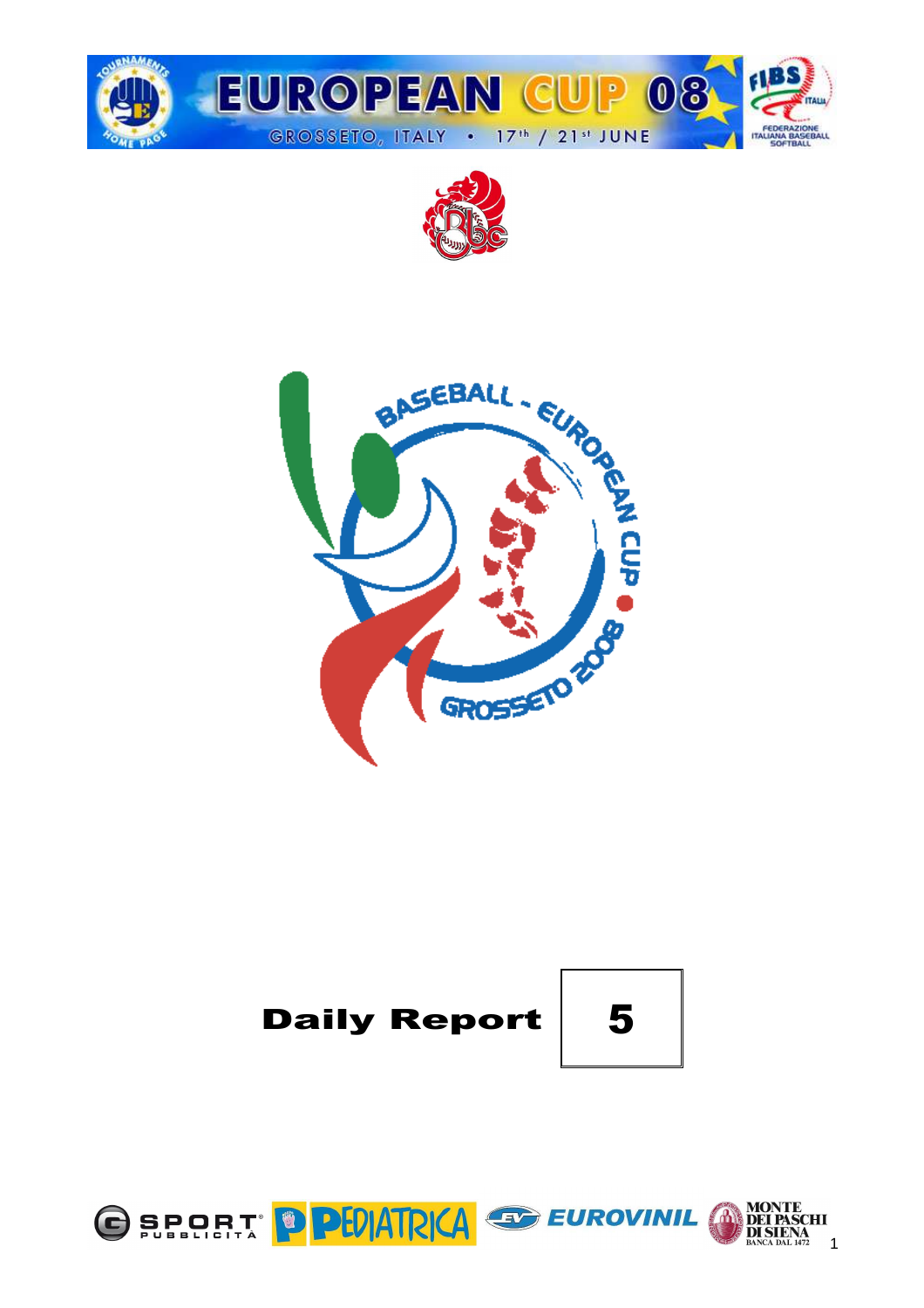

# Pool A Pool B

 $\blacksquare$  Marlins Puerto Cruz (ESP)

- **TAA San Marino (SMR)** BBC Grosseto (ITA)<br>
Marins Puerto Cruz (ESP) Mainz Athletics (GER)
	-
	- $\blacksquare$  Corendon Kinheim (NED)  $\blacksquare$  Rouen '76 Huskies (FRA)
	- Tornado Balashikha (RUS) Royal Greys (BEL)

|                |         |                 |      | <b>Schedule</b>               |                           |                |     |
|----------------|---------|-----------------|------|-------------------------------|---------------------------|----------------|-----|
| Ga             | At time | <b>Ballpark</b> | Pool | Home team                     | Visiting team             | Final<br>Score | Ini |
|                |         |                 |      | Tuesday 17 June               |                           |                |     |
|                | 15:30   | Jannella        | A    | Marlins Puerto Cruz (ESP)     | Corendon Kinheim (NED)    | $3 - 4$        |     |
| $\overline{2}$ | 15:30   | Scarpelli       | B    | Mainz Athletics (GER)         | Rouen '76 Huskies (FRA)   | $5 - 7$        |     |
| 3              | 21:00   | Scarpelli       | A    | <b>P</b> T&A San Marino (SMR) | Tornado Balashikha (RUS)  | $2 - 0$        |     |
| 4              | 21:00   | Jannella        | B    | <b>BBC Grosseto (ITA)</b>     | Royal Greys (BEL)         | $2 - 0$        |     |
|                |         |                 |      | <b>Wednesday 18 June</b>      |                           |                |     |
| 5              | 15:30   | Scarpelli       | Α    | Tornado Balashikha (RUS)      | Marlins Puerto Cruz (ESP) | $3 - 9$        |     |
| 6              | 15:30   | Jannella        | A    | Corendon Kinheim (NED)        | T&A San Marino (SMR)      | $11 - 4$       |     |
| 7              | 21:00   | Scarpelli       | B    | Royal Greys (BEL)             | Mainz Athletics (GER)     | $9 - 2$        |     |
| 8              | 21:00   | Jannella        | B    | Rouen '76 Huskies (FRA)       | <b>BBC Grosseto (ITA)</b> | $1 - 13$       | 7   |
|                |         |                 |      | Thursday 19 June              |                           |                |     |
| 9              | 15:30   | Jannella        | Α    | Corendon Kinheim (NED)        | Tornado Balashikha (RUS)  | $9 - 1$        |     |
| 10             | 15:30   | Scarpelli       | В    | Rouen '76 Huskies (FRA)       | Royal Greys (BEL)         | $7 - 0$        |     |
| 11             | 21:00   | Scarpelli       | A    | T&A San Marino (SRM)          | Marlins Puerto Cruz (ESP) | $10 - 1$       |     |
| 12             | 21:00   | Jannella        | B    | <b>BBC Grosseto (ITA)</b>     | Mainz Athletics (GER)     | $8 - 0$        |     |

|                |                                                    | <b>Standing</b> |   |   |      |             |  |  |  |  |  |  |  |  |  |
|----------------|----------------------------------------------------|-----------------|---|---|------|-------------|--|--|--|--|--|--|--|--|--|
|                |                                                    | Pool B          |   |   |      |             |  |  |  |  |  |  |  |  |  |
| Pos            | GP<br>AVG<br><b>GB</b><br><b>WO</b><br>LO<br>Team. |                 |   |   |      |             |  |  |  |  |  |  |  |  |  |
|                | <b>BBC Grosseto (ITA)</b>                          | 3               | 3 | 0 | 1000 |             |  |  |  |  |  |  |  |  |  |
| $\overline{2}$ | Rouen '76 Huskies (FRA)                            | 3               |   |   | 667  | 1. $\Omega$ |  |  |  |  |  |  |  |  |  |
| 3              | Royal Greys (BEL)                                  | 3               |   |   | 333  | 2.0         |  |  |  |  |  |  |  |  |  |
| 4              | Mainz Athletics (GER)                              | 3               |   | 3 | 0    | 3.0         |  |  |  |  |  |  |  |  |  |

|                |                               | Pool A |           |    |      |             |
|----------------|-------------------------------|--------|-----------|----|------|-------------|
| Pos            | Team                          | GP     | <b>WO</b> | LO | AVG  | <b>GB</b>   |
|                | Corendon Kinheim (NED)        | 3      |           |    | 1000 |             |
|                | <b>E</b> T&A San Marino (SMR) | 3      |           |    | 667  | 1. $\Omega$ |
|                | Marlins Puerto Cruz (ESP)     | 3      |           |    | 333  | 2.0         |
| $\overline{4}$ | Tornado Balashikha (RUS)      |        |           |    |      | 3.0         |



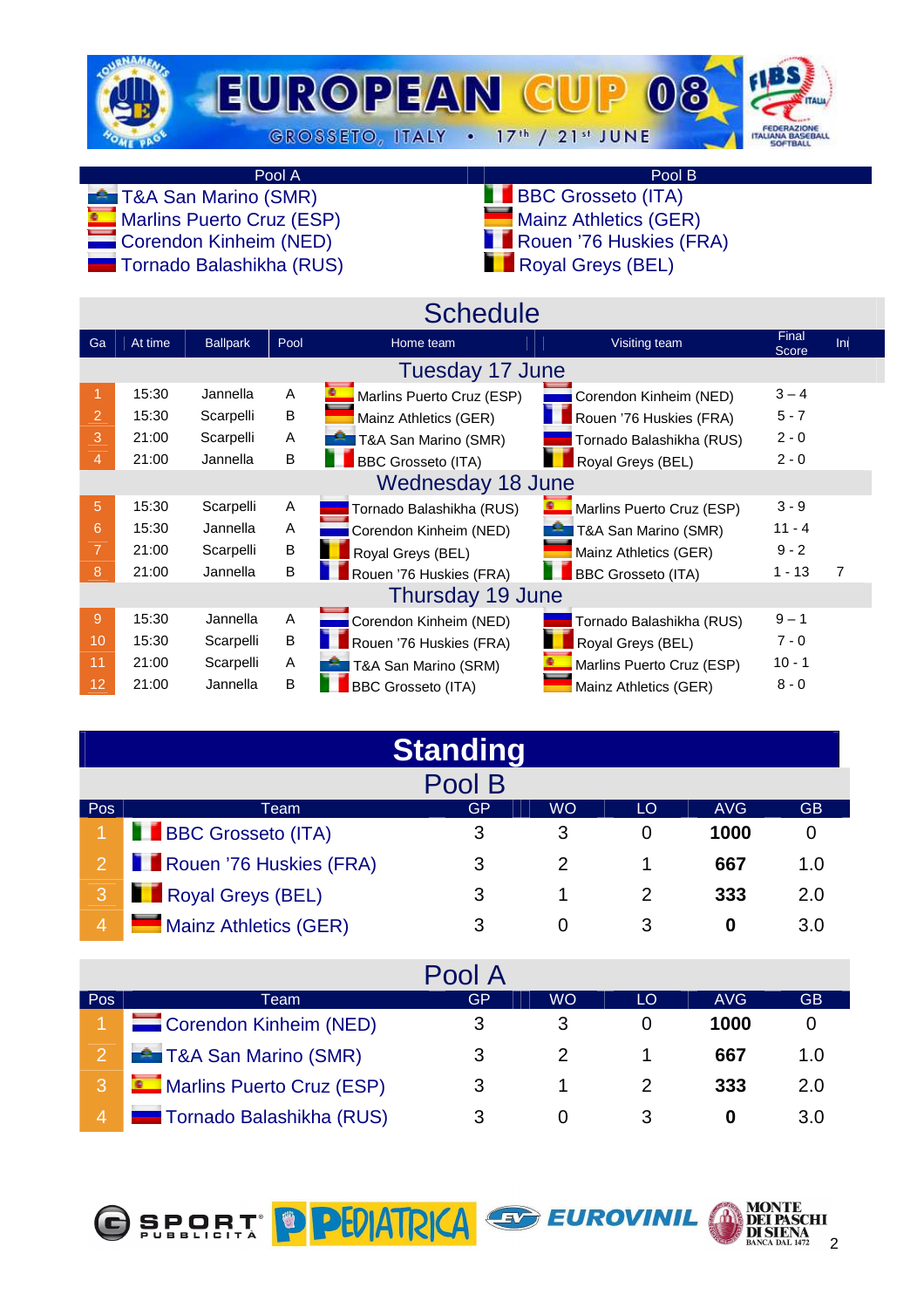

# **Schedule**

| Ga                   | At time                          | <b>Ballpark</b>                                | Pool             | Home team                                                                                                                | Visiting team                                                                                         | Final<br>Score                            | $\overline{\ln}$ |  |
|----------------------|----------------------------------|------------------------------------------------|------------------|--------------------------------------------------------------------------------------------------------------------------|-------------------------------------------------------------------------------------------------------|-------------------------------------------|------------------|--|
| 5                    | 15:30<br>21:00                   | Scarpelli<br>Scarpelli                         | A<br>В           | Tornado Balashikha (RUS)<br>Royal Greys (BEL)<br>Friday 20 June                                                          | Marlins Puerto Cruz (ESP)<br>Mainz Athletics (GER)                                                    | $3 - 9$<br>$9 - 2$                        |                  |  |
| 13<br>14<br>15<br>16 | 15:30<br>15:30<br>21:00<br>21:00 | Jannella<br>Scarpelli<br>Jannella<br>Scarpelli | S<br>C<br>S<br>С | Corendon Kinheim (NED)<br>Royal Greys (BEL)<br><b>BBC Grosseto (ITA)</b><br>Marlins Puerto Cruz (ESP)                    | Rouen '76 Huskies (FRA)<br>Tornado Balashikha (RUS)<br>T&A San Marino (SRM)<br>Mainz Athletics (GER)  | $13 - 0$<br>$3 - 2$<br>$6 - 1$<br>$8 - 1$ |                  |  |
| 17<br>18<br>19<br>20 | 15:30<br>13:00<br>19:00<br>21:00 | Jannella<br>Scarpelli<br>Scarpelli<br>Jannella | F<br>C<br>С<br>F | Saturday 21 June<br>T&A San Marino (SRM)<br>Marlins Puerto Cruz (ESP)<br>Mainz Athletics (GER)<br>Corendon Kinheim (NED) | Rouen '76 Huskies (FRA)<br>Royal Greys (BEL)<br>Tornado Balashikha (RUS)<br><b>BBC Grosseto (ITA)</b> |                                           |                  |  |

In each game the home team is named first

# **Standing**

|                |                              | Pool C |                |    |            |     |
|----------------|------------------------------|--------|----------------|----|------------|-----|
| Pos            | Team                         | GP     | <b>WO</b>      | LO | <b>AVG</b> | GB. |
|                | Marlins Puerto Cruz (ESP)    | 2      | 2              | 0  | 1000       |     |
| 3              | Royal Greys (BEL)            | 2      | $\mathcal{P}$  | 0  | 1000       |     |
| $\overline{2}$ | Tornado Balashikha (RUS)     | 2      | 0              | 2  | 0          | 2.0 |
| 4              | <b>Mainz Athletics (GER)</b> | 2      | $\overline{0}$ |    | 0          | 2.0 |



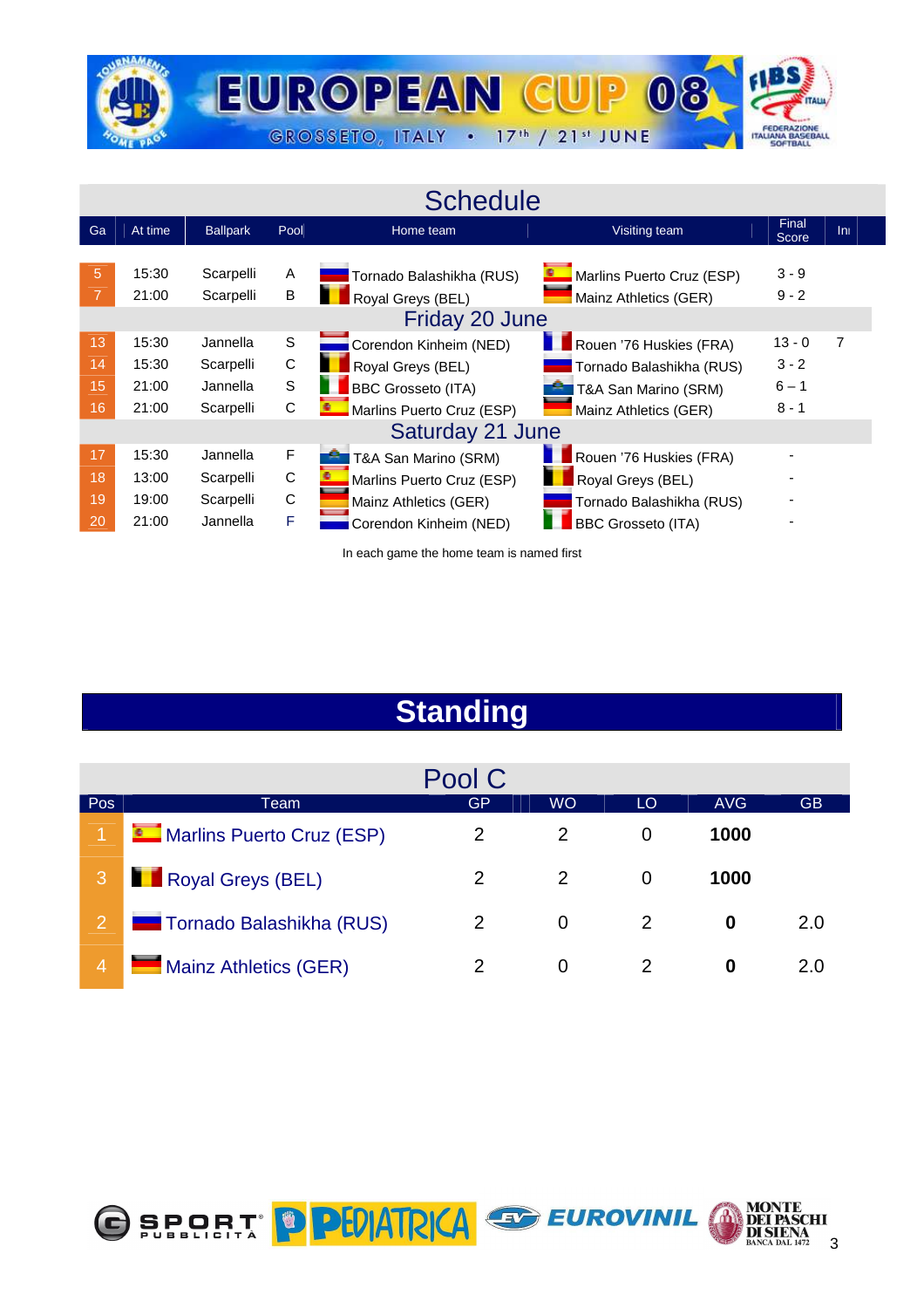

# **Corendon Kinheim (NED) - Rouen '76 Huskies (FRA)**

**Jun 20, 2008 at Grosseto (R. Jannella)** 

|               |               |              |          |          |          |              |              |             | Rouen '76 Huskies 0 |              |          |              |          |              |                              |              |          |          |          |              |
|---------------|---------------|--------------|----------|----------|----------|--------------|--------------|-------------|---------------------|--------------|----------|--------------|----------|--------------|------------------------------|--------------|----------|----------|----------|--------------|
| Player        | AB            | R            | н        | вI       |          |              |              | 2B 3B HR BB |                     |              |          |              |          |              | SB CS HP SH SF SO IBB KL GDP |              |          | PO.      | A        | Е            |
| PIOUET 2b     | 3             | $\Omega$     | 2        | $\Omega$ | $\Omega$ | <sup>0</sup> | O            | 0           | 0                   | <sup>n</sup> | $\Omega$ | <sup>0</sup> | $\Omega$ | O            | $\Omega$                     | <sup>0</sup> | $\Omega$ | 2        |          |              |
| SCALABRINI ss |               | $\Omega$     | 0        | $\Omega$ | $\Omega$ | $\Omega$     | 0            | 0           | $\Omega$            | $\Omega$     | $\Omega$ | 0            | $\Omega$ | 0            | $\Omega$                     | 0            |          | 2        |          | 0            |
| HAGIWARA cf   | 3             | $\Omega$     | 2        | $\Omega$ | 1.       | $\Omega$     | $\Omega$     | $\Omega$    | $\Omega$            | <sup>0</sup> | $\Omega$ | $\Omega$     | $\Omega$ | <sup>0</sup> | $\Omega$                     | <sup>0</sup> | $\Omega$ | 3        | $\Omega$ |              |
| MARCHE C      | $\mathcal{L}$ | $\Omega$     | $\Omega$ | $\Omega$ | $\Omega$ | $\Omega$     | <sup>0</sup> |             | $\Omega$            | $\Omega$     | $\Omega$ | $\Omega$     | $\Omega$ | <sup>0</sup> | $\Omega$                     | <sup>0</sup> | $\Omega$ | 4        | $\Omega$ | <sup>0</sup> |
| GAUTHIER 1b   |               | $\Omega$     | 0        | $\Omega$ | $\Omega$ | $\Omega$     | 0            | 0           | $\Omega$            | <sup>0</sup> | $\Omega$ | 0            | 0        | 2            | 0                            | 0            | 0        | 2        |          | 0            |
| PERON 1f      | 3             | $\Omega$     | 2        | $\Omega$ | $\Omega$ | $\Omega$     | $\Omega$     | $\Omega$    | $\Omega$            | $\cap$       | $\Omega$ | $\Omega$     | $\Omega$ | <sup>0</sup> | $\Omega$                     | $\Omega$     | $\Omega$ |          | $\Omega$ | $\Omega$     |
| DAVID dh      |               | $\Omega$     | 0        | $\Omega$ | $\Omega$ | $\cap$       | $\Omega$     | $\Omega$    | 0                   | $\Omega$     | $\Omega$ | $\Omega$     | $\Omega$ | 2            | $\Omega$                     |              | $\Omega$ | 0        | $\Omega$ | O            |
| ISRAEL 3b     |               | $\Omega$     | 0        | $\Omega$ | $\Omega$ | $\Omega$     | $\Omega$     | 0           | $\Omega$            | $\Omega$     | $\Omega$ | 0            | $\Omega$ | $\Omega$     | $\Omega$                     | 0            | $\Omega$ | $\Omega$ |          |              |
| BERT rf       | 3             | $\Omega$     | 0        | $\Omega$ | $\Omega$ | $\Omega$     | $\Omega$     | $\Omega$    | $\Omega$            | <sup>0</sup> | $\Omega$ | $\Omega$     | $\Omega$ |              | $\Omega$                     | <sup>0</sup> | $\Omega$ | 3        | $\Omega$ |              |
| SOCHON p      | <sup>0</sup>  | $\Omega$     | 0        | $\Omega$ | $\Omega$ | U            | <sup>0</sup> | $\Omega$    | 0                   | <sup>n</sup> | $\Omega$ | $\Omega$     | $\Omega$ | <sup>0</sup> | $\Omega$                     | <sup>0</sup> | $\Omega$ |          | $\cap$   | $\Omega$     |
| AOUTIN p      | $\Omega$      | $\Omega$     | 0        | $\Omega$ | $\Omega$ | $\Omega$     | $\Omega$     | $\Omega$    | $\Omega$            | $\Omega$     | $\Omega$ | $\Omega$     | $\Omega$ | 0            | $\Omega$                     | 0            | $\Omega$ | 0        | $\Omega$ | 0            |
| OUIN p        | $\Omega$      | $\Omega$     | 0        | $\Omega$ | $\Omega$ | <sup>n</sup> | $\Omega$     | $\Omega$    | 0                   | <sup>n</sup> | $\Omega$ | $\Omega$     | $\Omega$ | <sup>0</sup> | $\Omega$                     | <sup>0</sup> | $\Omega$ | 0        | $\Omega$ | $\Omega$     |
| $Totals$      | 26            | <sup>n</sup> | б        | $\Omega$ |          |              | <sup>0</sup> |             | 0                   |              | $\Omega$ | $\Omega$     | $\cap$   | 5            | 0                            |              |          | 18       | 4        | 4            |

|                                  |                |                |                |              |              |              |          |              | Corendon Kinheim 13 |                              |                 |              |              |              |              |          |              |              |              |              |              |              |    |
|----------------------------------|----------------|----------------|----------------|--------------|--------------|--------------|----------|--------------|---------------------|------------------------------|-----------------|--------------|--------------|--------------|--------------|----------|--------------|--------------|--------------|--------------|--------------|--------------|----|
| Player                           | AB             | R              |                | H BI         |              |              |          | 2B 3B HR BB  |                     | SB CS HP SH SF SO IBB KL GDP |                 |              |              |              |              |          |              |              |              | PO.          | A            | Е            |    |
| ROMBLEY cf                       | 4              | 0              | 0              |              |              | <sup>n</sup> | 0        | <sup>n</sup> | <sup>n</sup>        | U                            | U               | <sup>0</sup> | U            |              |              |          | 0            | <sup>n</sup> | <sup>n</sup> |              | 0            | 0            |    |
| CREMER 2b                        | $\mathcal{L}$  | $\mathbf{1}$   | $\Omega$       | <sup>n</sup> |              | <sup>n</sup> | 0        | <sup>n</sup> | 1                   | <sup>n</sup>                 | <sup>n</sup>    | 1            | $\Omega$     | $\Omega$     | 2            |          | 0            | 0            | <sup>n</sup> | 5            |              | 0            |    |
| KLOOSTER rf                      | 5              | 2              | 4              | 2            |              | 0            | 0        | 0            | $\Omega$            | <sup>0</sup>                 | 0               | 0            | $\Omega$     | 0            | <sup>n</sup> |          | 0            | 0            | <sup>n</sup> | <sup>0</sup> | <sup>0</sup> | 0            |    |
| SMEETS C                         | 5              | $\mathfrak{D}$ | $\mathfrak{D}$ |              |              | 0            | 0        | $\Omega$     | $\Omega$            | <sup>0</sup>                 | 0               | 0            | $\Omega$     | 0            | 0            |          | 0            | 0            | <sup>n</sup> | 5            | 2            | 0            |    |
| ENGELHARDT 1b/1f                 | 3              | $\overline{2}$ | $\overline{2}$ | 4            |              | <sup>n</sup> | 0        | 1            | 1                   | <sup>n</sup>                 | <sup>0</sup>    | <sup>0</sup> | 0            | 0            | U            |          | $\Omega$     | 0            | <sup>n</sup> | 6            | 0            | 0            |    |
| ROOI 3b                          | $\overline{4}$ | $\mathbf{1}$   |                | 2            |              | 0            | 1        | 0            | 0                   | <sup>0</sup>                 | 0               | 0            | 0            | 0            | 0            |          | $\Omega$     | 0            | <sup>n</sup> | 0            | 2            | 0            |    |
| KOOLEN SS                        | 2              | 2              |                | $\Omega$     |              | <sup>n</sup> | 0        | <sup>n</sup> | 1                   | <sup>0</sup>                 | 0               |              | <sup>0</sup> | 0            | 0            |          | 0            | $\Omega$     | <sup>n</sup> | <sup>0</sup> | 4            | <sup>0</sup> |    |
| HALMAN dh                        | 3              | $\mathfrak{D}$ | $\mathcal{L}$  |              |              | 1            | 0        | 0            | 0                   | <sup>0</sup>                 | 0               | 0            | 0            |              | <sup>0</sup> |          | $\Omega$     | 0            |              | <sup>0</sup> | 0            | <sup>0</sup> |    |
| BELJAARDS D 1f                   | 2              | $\mathbf{1}$   | $\mathcal{L}$  |              |              | $\Omega$     | 0        | <sup>n</sup> |                     | U                            | O.              | U            | 0            | <sup>n</sup> | U            |          | $\Omega$     | $\cap$       |              | 1            | 0            | O            |    |
| VERBIJ 1b                        | $\mathbf{1}$   | $\Omega$       |                | $\Omega$     |              | 0            | 0        | $\Omega$     | $\Omega$            | <sup>0</sup>                 | 0               | 0            | 0            | 0            | 0            |          | 0            | 0            | <sup>n</sup> | 3            | 0            | 0            |    |
| BERGMAN p                        | $\Omega$       | $\Omega$       | 0              | $\Omega$     |              | 0            | 0        | $\Omega$     | 0                   | 0                            | 0               | 0            | $\Omega$     | 0            | <sup>0</sup> |          | $\Omega$     | 0            | <sup>n</sup> | 0            | <sup>0</sup> | <sup>0</sup> |    |
| $Totals$                         |                | 32 13          | 15             | 12           |              | $\mathbf{1}$ |          |              | 4                   | 0                            | 0               | 2            | 0            | 2            | 3            |          | <sup>0</sup> | 0            |              | 21           | 9            | 0            |    |
| Rouen '76 Huskies                |                |                | ΙP             | н            |              |              |          | R ER BB SO   | WP                  |                              | HB BK IBB SH SF |              |              |              |              | CI       |              |              | 2B 3B HR     | AВ           | ВF           | FO.          | GO |
| -----------------<br>SOCHON<br>L |                |                | 2.2            | 8            | 8            | 5            | 3        | 2            |                     | 2                            | $\Omega$        | $\Omega$     |              | $\Omega$     | 0            | $\cap$   | 0            | $\Omega$     |              | 16           | -21          | 3            |    |
| AOUTIN                           |                |                | 2.0            | 3            | 4            | 2            |          | 1<br>1       | $\mathbf 0$         | $\Omega$                     | $\Omega$        | $\Omega$     |              | $\Omega$     | $\mathbf{1}$ | $\Omega$ | $\Omega$     | $\Omega$     | $\Omega$     | 9            | 11           | 5            |    |
| OUIN                             |                |                | 1.1            | 4            | $\mathbf{1}$ |              | $\Omega$ | $\Omega$     | $\Omega$            | $\Omega$                     | $\Omega$        | $\Omega$     |              | $\Omega$     | 1            | $\Omega$ | $\mathbf{1}$ |              | $\Omega$     |              | 7 8          | 3            |    |
| Corendon Kinheim                 |                |                | IP             | н            |              |              |          | R ER BB SO   | WP                  |                              | HB BK IBB SH SF |              |              |              |              | CI       |              |              | 2B 3B HR     | AB           | ВF           | FO GO        |    |
| <b>BERGMAN</b><br>W              |                |                | 7.0            | 6            | $\Omega$     | 0            |          | 5            | 0                   | 0                            | 0               | $\Omega$     |              | $\Omega$     | 0            | $\Omega$ | 1            | $\Omega$     | $\Omega$     | 26           | 27           | 7            |    |

 Umpires - HP: DE FRANCESCHI Sante (ITA) 1B: CAPPUCCINI Alessandro (ITA) 3B: BESZCZYNSKI Dana (AUT) Scorers: SOJAT Erika (ITA), BERNASCONI Cristina (ITA) T.C.: STROM Peter (SWE) Start: 15:30 Time: 1:58 Attendance: 100

 Game notes: Game: 13

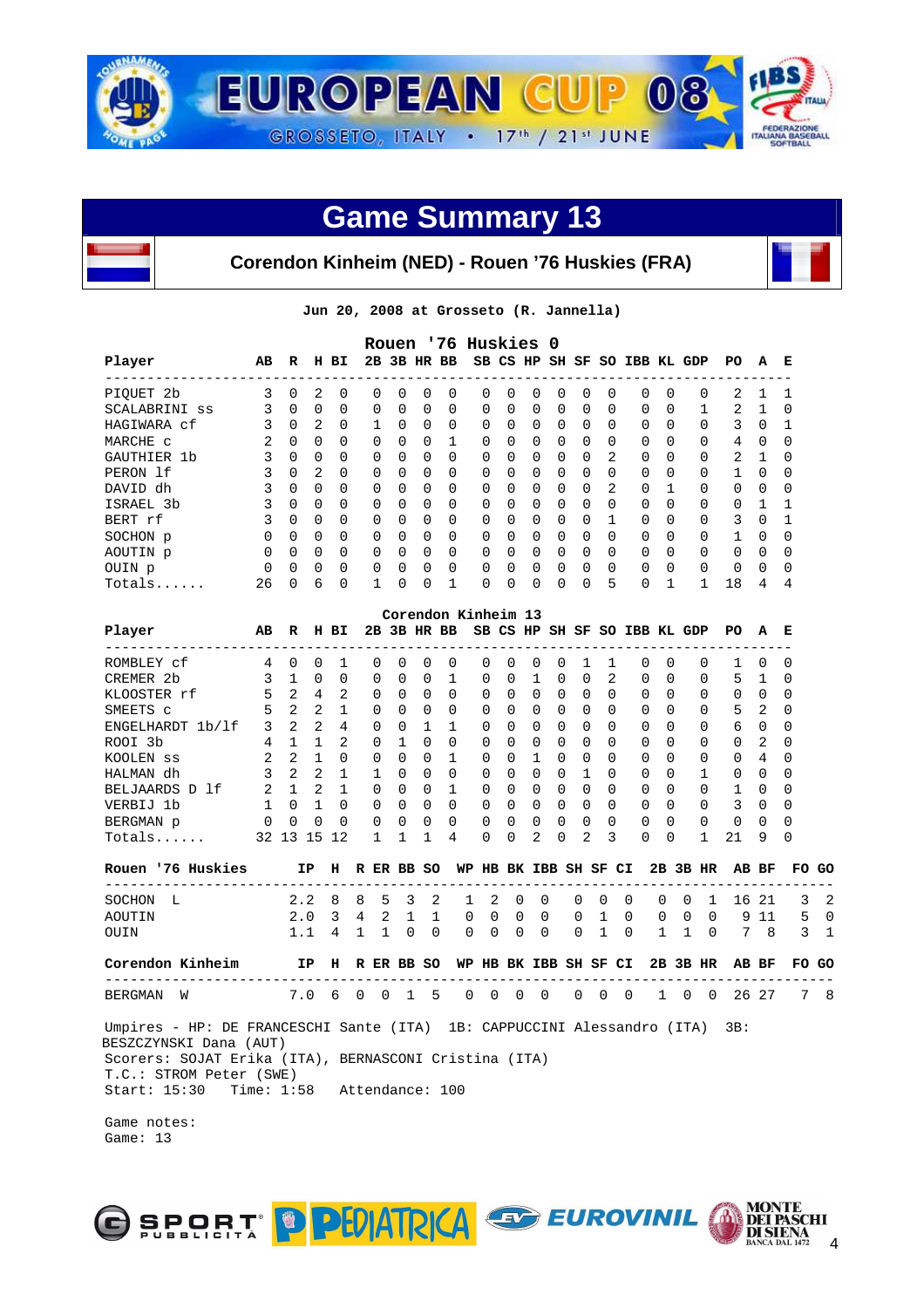

# **Royal Greys (BEL) - Tornado Balashikha (RUS)**

Jun 20, 2008 at Grosseto (S. Scarpelli)

|                         | Tornado Balashikha 2<br>SH SF SO IBB KL GDP |               |          |                |          |              |          |          |          |              |          |          |              |              |          |                |          |          |               |              |
|-------------------------|---------------------------------------------|---------------|----------|----------------|----------|--------------|----------|----------|----------|--------------|----------|----------|--------------|--------------|----------|----------------|----------|----------|---------------|--------------|
| Player                  | AB                                          | R             | н        | вI             | 2B       |              | 3B HR BB |          |          | SB CS HP     |          |          |              |              |          |                |          | PO.      | A             | E            |
| BOLOTIN <sub>3b</sub>   | २                                           |               | 2        | $\Omega$       |          | <sup>n</sup> | 0        | 2        | $\Omega$ |              | $\Omega$ | $\Omega$ | $\Omega$     | <sup>0</sup> | $\Omega$ | <sup>0</sup>   | $\Omega$ | $\Omega$ | 2             |              |
| VASILIEV C              | 4                                           | 0             |          | $\Omega$       |          | $\Omega$     | $\Omega$ |          |          | <sup>0</sup> | $\Omega$ | $\Omega$ | $\Omega$     | 2            | $\Omega$ | $\Omega$       | $\Omega$ | 10       | $\Omega$      | <sup>0</sup> |
| PLATONOV <sub>2</sub> b | 4                                           | $\Omega$      | $\Omega$ | $\Omega$       | $\Omega$ | $\Omega$     | $\Omega$ | $\Omega$ | $\Omega$ | $\Omega$     | $\Omega$ | $\Omega$ | $\Omega$     | 2            | $\Omega$ |                | $\Omega$ | $\Omega$ |               |              |
| TOROPOV rf              | 4                                           | $\Omega$      | $\Omega$ | $\Omega$       | $\Omega$ | 0            | $\Omega$ | $\Omega$ | $\Omega$ | <sup>0</sup> | $\Omega$ | $\Omega$ | $\Omega$     | 3            | $\Omega$ | <sup>0</sup>   | $\Omega$ | 0        | $\Omega$      | <sup>0</sup> |
| KRIPOCHIN dh/p          | 4                                           | 0             | 2        | 2              | $\Omega$ | $\Omega$     | $\Omega$ | $\Omega$ | $\Omega$ | $\Omega$     | $\Omega$ | $\Omega$ | $\Omega$     | <sup>0</sup> | $\Omega$ | <sup>0</sup>   | $\Omega$ | 0        |               | O            |
| SAMCHUK cf              | 3                                           | $\Omega$      | $\Omega$ | $\Omega$       | $\Omega$ | $\Omega$     | $\Omega$ |          |          | <sup>n</sup> | $\Omega$ | $\Omega$ | $\Omega$     | 3            | $\Omega$ | $\mathfrak{D}$ | $\Omega$ | 0        | $\Omega$      | $\Omega$     |
| FURSIN cf               | $\Omega$                                    | $\Omega$      | $\Omega$ | $\Omega$       | $\Omega$ | $\Omega$     | $\Omega$ | $\Omega$ | $\Omega$ | $\Omega$     | $\Omega$ | $\Omega$ | $\Omega$     | $\Omega$     | $\Omega$ | <sup>0</sup>   | $\Omega$ | $\Omega$ | $\Omega$      | O            |
| VASHAKIDZE 1f           | 3                                           | $\Omega$      | 2        | $\Omega$       | $\Omega$ | <sup>n</sup> | $\Omega$ | $\Omega$ | $\Omega$ | <sup>n</sup> |          | $\Omega$ | $\Omega$     | $\cap$       | $\Omega$ | $\Omega$       | $\Omega$ | 0        | $\Omega$      | $\Omega$     |
| KULIK SS                |                                             | $\Omega$      | $\Omega$ | $\Omega$       | $\Omega$ | $\Omega$     | $\Omega$ |          | 0        | $\Omega$     | $\Omega$ | $\Omega$ | $\Omega$     |              | $\Omega$ |                | $\Omega$ | $\Omega$ | 5             | $\Omega$     |
| FEDOROV 1b              | २                                           |               | $\cap$   | $\Omega$       | $\Omega$ | <sup>n</sup> | $\Omega$ |          |          | ∩            | $\Omega$ | $\Omega$ | $\cap$       | <sup>n</sup> | $\Omega$ | $\cap$         | $\Omega$ | 14       | $\cap$        | $\Omega$     |
| AHEARNE p               | $\Omega$                                    | $\Omega$      | $\Omega$ | $\Omega$       | $\Omega$ | $\Omega$     | $\Omega$ | $\Omega$ | $\Omega$ | $\Omega$     | $\Omega$ | $\Omega$ | $\Omega$     | $\Omega$     | $\Omega$ | $\Omega$       | $\Omega$ | $\Omega$ | $\mathcal{L}$ | $\Omega$     |
| $Totals$                | 31                                          | $\mathcal{L}$ | 7        | $\mathfrak{D}$ | 2        | $\Omega$     | $\Omega$ | 6        | 3        |              |          | $\Omega$ | <sup>n</sup> | 11           | $\Omega$ | 4              | $\Omega$ | 24       | 11            | 2            |

|                                                                                                                                                                                                                                         |           |               |             |              |               |                          |            |              | Royal Greys 3 |                                 |              |          |                                             |          |                |   |                                     |                |                                                 |                |          |
|-----------------------------------------------------------------------------------------------------------------------------------------------------------------------------------------------------------------------------------------|-----------|---------------|-------------|--------------|---------------|--------------------------|------------|--------------|---------------|---------------------------------|--------------|----------|---------------------------------------------|----------|----------------|---|-------------------------------------|----------------|-------------------------------------------------|----------------|----------|
| Player                                                                                                                                                                                                                                  | AB R H BI |               |             |              |               |                          |            |              |               |                                 |              |          |                                             |          |                |   |                                     |                | 2B 3B HR BB SB CS HP SH SF SO IBB KL GDP PO A E |                |          |
| VAN DER MEIR 2b 4 0 1                                                                                                                                                                                                                   |           |               |             | 1            |               | $\Omega$<br>$\Omega$     |            | $\Omega$     | $\Omega$      | $\Omega$                        | $\Omega$     | $\Omega$ | $\Omega$                                    | $\Omega$ | 1              |   | $0 \quad 0$                         | $\Omega$       |                                                 | $2\quad 2$     | 0        |
| MERTENS cf $\begin{array}{ccc} 4 & 1 & 0 & 0 \\ \text{ROSIERS} & 3b & 3 & 0 & 0 & 0 \end{array}$                                                                                                                                        |           |               |             |              |               | $\Omega$<br>$\Omega$     |            | $\Omega$     | $\Omega$      | $\Omega$                        | $\Omega$     |          | $0\quad 0$                                  | $\Omega$ | $\overline{1}$ |   | $0 \quad 0$                         | $\Omega$       | $0\quad 0$                                      |                | $\Omega$ |
|                                                                                                                                                                                                                                         |           |               |             |              |               | $0 \quad 0$              |            | $0 \quad 0$  |               |                                 |              |          | 0 0 0 1                                     |          | 2<br>$\Omega$  |   | $0\quad1$                           | $\Omega$       | 1 1                                             |                | 0        |
| BELL ss/p                                                                                                                                                                                                                               | $4$ 1 3 1 |               |             |              |               |                          | 1 0 1 0    |              |               | $\begin{matrix}0&0\end{matrix}$ |              |          | $\begin{matrix} 0 & 0 & 0 & 0 \end{matrix}$ |          |                |   | $0 \Omega$                          | $\Omega$       | $1 \quad 3$                                     |                | 0        |
| KNOLLENBURG 1b                                                                                                                                                                                                                          |           | $3 \t 0 \t 1$ |             | $\mathbf{1}$ |               | $\mathbf{1}$             | $\Omega$   | $0 \quad 1$  |               | $0\quad1$                       |              |          | $0 \t 0 \t 0 \t 1$                          |          |                |   | $\begin{matrix} 0 & 0 \end{matrix}$ | $\Omega$       | 110                                             |                | 0        |
| WYBO rf                                                                                                                                                                                                                                 |           | 4 0 0         |             | $\Omega$     |               | $\Omega$<br>$\Omega$     |            | $\Omega$     | $\Omega$      | $\Omega$                        | $\Omega$     |          | $0 \quad 0 \quad 0$                         |          | 2              |   | $0 \quad 0$                         | $\Omega$       | $0\quad 0$                                      |                | 0        |
| HERSSENS c 3 1 0                                                                                                                                                                                                                        |           |               |             | $\Omega$     |               | $\Omega$<br>$\Omega$     |            | $0\quad1$    |               | $0 \quad 0$                     |              |          | $0 \quad 0 \quad 0$                         |          | 2              |   | $0 \quad 0$                         | $\Omega$       | 10 <sub>2</sub>                                 |                | 0        |
| $2 \t0 \t1$<br>DECKERS 1f                                                                                                                                                                                                               |           |               |             | $\Omega$     |               | $\mathbf{1}$<br>$\Omega$ |            | $\Omega$     | $\Omega$      | $\Omega$                        | $\Omega$     |          | $0 \quad 0$                                 |          | $0 \Omega$     |   | $0 \quad 0$                         | $\Omega$       | $0 \quad 0$                                     |                | $\Omega$ |
|                                                                                                                                                                                                                                         |           |               |             |              |               |                          |            |              |               |                                 |              |          |                                             |          |                |   |                                     | $\Omega$       |                                                 | $0 \quad 0$    | $\Omega$ |
|                                                                                                                                                                                                                                         |           |               |             |              |               |                          |            |              |               |                                 |              |          |                                             |          |                |   |                                     | $\Omega$       |                                                 | $0 \quad 0$    | $\Omega$ |
|                                                                                                                                                                                                                                         |           |               |             |              |               |                          |            |              |               |                                 |              |          |                                             |          |                |   |                                     | $\Omega$       | $0\quad 0$                                      |                | $\Omega$ |
|                                                                                                                                                                                                                                         |           |               |             |              |               |                          |            |              |               |                                 |              |          |                                             |          |                |   |                                     | $\overline{0}$ |                                                 | 2 <sup>3</sup> | $\Omega$ |
| DECKERS IT<br>VANTHILLO If/ss 1 0 0 0 0 0 0 0 0 0 0 0 0 0 0 0<br>ROEVENS dh 3 0 1 0 0 0 0 0 0 0 0 0 0 0 0 0<br>VAN HOOF If 0 0 0 0 0 0 0 0 0 0 0 0 0 0 0 0<br>VAN HOOF If 0 0 0 0 0 0 0 0 0 0 0 0 0 0 0 0<br>HOWARD p 0 0 0 0 0 0 0 0 0 |           |               |             |              |               |                          |            |              |               |                                 |              |          |                                             |          |                |   |                                     | $\Omega$       | $0 \quad 0$                                     |                | $\Omega$ |
| $Totals$ . 31                                                                                                                                                                                                                           |           |               | $3 \quad 7$ | 3            |               | $3 \quad 0$              |            | $\mathbf{1}$ | 2             | $\mathbf{1}$                    | $\mathbf{1}$ | $\Omega$ | $\mathbf{1}$                                | $\Omega$ |                | 9 | $\Omega$<br>$\overline{1}$          | $\Omega$       | 27 11                                           |                | $\Omega$ |
| Tornado Balashikha     IP  H  R ER BB SO  WP HB BK IBB SH SF CI  2B 3B HR  AB BF                                                                                                                                                        |           |               |             |              |               |                          |            |              |               |                                 |              |          |                                             |          |                |   |                                     |                |                                                 |                | FO GO    |
| AHEARNE L                                                                                                                                                                                                                               |           |               |             |              | 7.0 6 3 2     |                          | $2\quad 9$ |              | $\mathbf 1$   | $\overline{0}$                  |              |          |                                             |          |                |   |                                     |                | 0 0 1 0 0 2 0 1 27 30                           |                | 1 10     |
| KRIPOCHIN                                                                                                                                                                                                                               |           |               |             |              | 1.0 1 0 0 0 0 |                          |            |              |               |                                 |              |          |                                             |          |                |   |                                     |                | 0 0 0 0 0 0 0 1 0 0 4 4 1 2                     |                |          |
| Royal Greys TP H R ER BB SO WP HB BK IBB SH SF CI                                                                                                                                                                                       |           |               |             |              |               |                          |            |              |               |                                 |              |          |                                             |          |                |   |                                     |                | 2B 3B HR AB BF                                  |                | FO GO    |
| -------------------------<br>HOWARD W                                                                                                                                                                                                   |           |               |             |              |               |                          |            |              |               |                                 |              |          |                                             |          |                |   |                                     |                | 7.0 5 0 0 1 7 0 1 0 0 0 0 0 2 0 0 24 26 4 8     |                |          |
| DE JONGH                                                                                                                                                                                                                                |           |               |             |              |               |                          |            |              |               |                                 |              |          |                                             |          |                |   |                                     |                | 0.0 0 2 2 3 0 0 0 0 0 0 0 0 0 0 0 0 3 0 0       |                |          |
| BELL S                                                                                                                                                                                                                                  |           |               |             |              |               |                          |            |              |               |                                 |              |          |                                             |          |                |   |                                     |                | 2.0 2 0 0 2 4 0 0 0 0 0 0 0 0 0 0 0 7 9 1       |                |          |
| Umpires - HP: v.HEIJNINGEN Henry (NED) 1B: TAURELLI Marco (ITA) 3B: MAESTRI                                                                                                                                                             |           |               |             |              |               |                          |            |              |               |                                 |              |          |                                             |          |                |   |                                     |                |                                                 |                |          |
| Alessandro (ITA)                                                                                                                                                                                                                        |           |               |             |              |               |                          |            |              |               |                                 |              |          |                                             |          |                |   |                                     |                |                                                 |                |          |
| Scorers: PAINI Anna Maria (ITA), GRASSO Mario (ITA)                                                                                                                                                                                     |           |               |             |              |               |                          |            |              |               |                                 |              |          |                                             |          |                |   |                                     |                |                                                 |                |          |
| TC: FALASCHI Mario (ITA)                                                                                                                                                                                                                |           |               |             |              |               |                          |            |              |               |                                 |              |          |                                             |          |                |   |                                     |                |                                                 |                |          |
| Start: 15:30 Time: 2:15 Attendance: 58                                                                                                                                                                                                  |           |               |             |              |               |                          |            |              |               |                                 |              |          |                                             |          |                |   |                                     |                |                                                 |                |          |
| Weather: Sunny                                                                                                                                                                                                                          |           |               |             |              |               |                          |            |              |               |                                 |              |          |                                             |          |                |   |                                     |                |                                                 |                |          |
| Game notes:                                                                                                                                                                                                                             |           |               |             |              |               |                          |            |              |               |                                 |              |          |                                             |          |                |   |                                     |                |                                                 |                |          |
| DE JONGH faced 3 batters in the 8th.                                                                                                                                                                                                    |           |               |             |              |               |                          |            |              |               |                                 |              |          |                                             |          |                |   |                                     |                |                                                 |                |          |

5

**MONTE<br>DEI PASCE<br>DI SIENA<br>BANCA DAL 1472** 

O SPORT D PEDATRICA EUROVINIL

Game: 14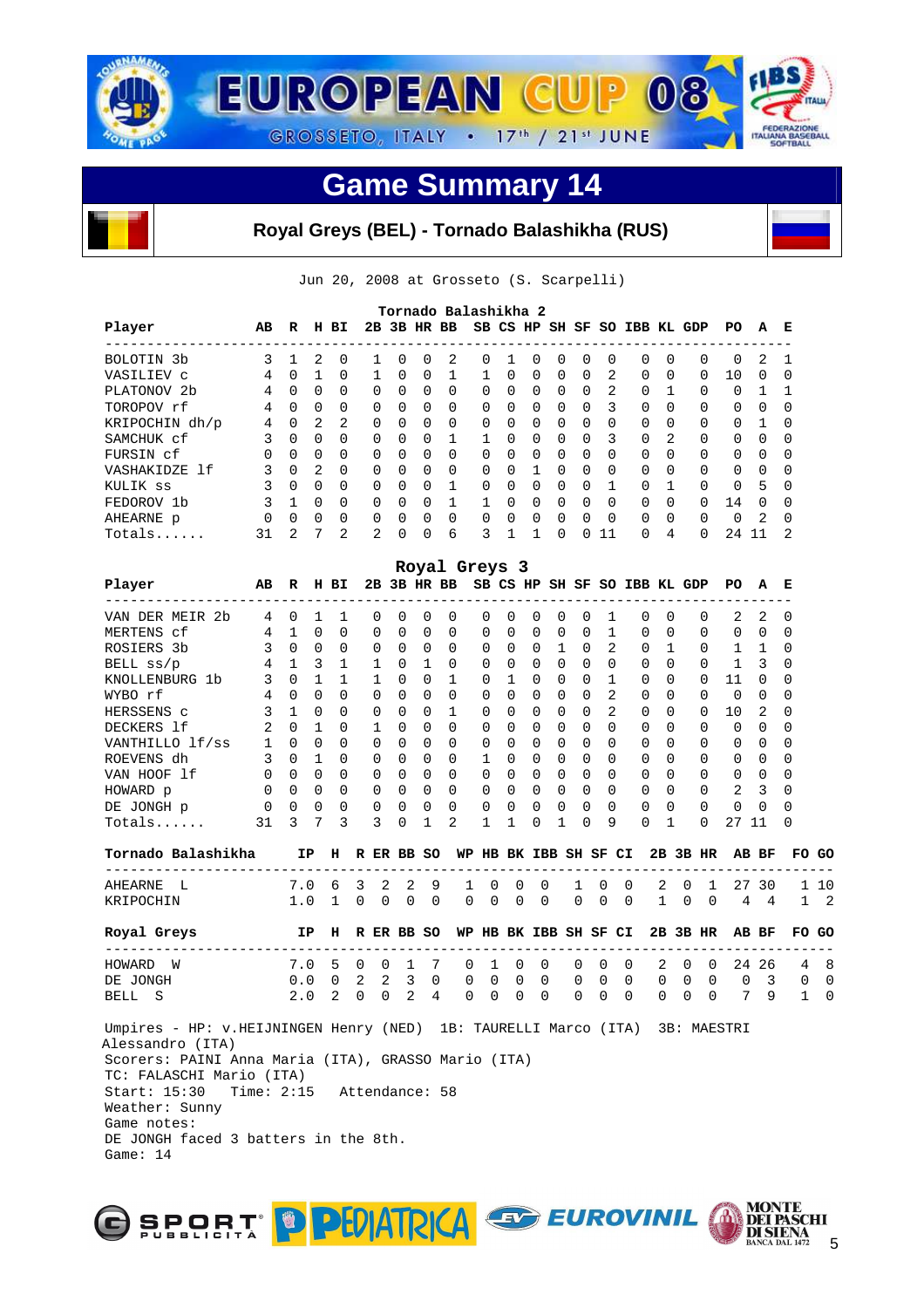

# **BBC Grosseto (ITA) - T&A San Marino (SRM)**



| T&A San Marino 1<br>HR BB<br>SB CS<br>H BI<br>SO IBB KL |          |              |               |              |                |          |          |          |                        |          |             |          |                |              |               |              |          |                |              |   |
|---------------------------------------------------------|----------|--------------|---------------|--------------|----------------|----------|----------|----------|------------------------|----------|-------------|----------|----------------|--------------|---------------|--------------|----------|----------------|--------------|---|
| Player                                                  | AB       | R            |               |              | 2B             | 3B       |          |          |                        |          | HP          |          | SH SF          |              |               |              | GDP      | PO.            | $\mathsf{A}$ | Е |
| BUCCHERI cf                                             | 5        | $\Omega$     | 2             | $\Omega$     | 1              | $\Omega$ | $\Omega$ | $\Omega$ | $\mathbf{1}$           | $\Omega$ | $\Omega$    | $\Omega$ | 0              |              | $\Omega$      | $\Omega$     | $\Omega$ | 3              | 1            | O |
| LA FERA SS                                              | 4        | $\Omega$     | $\Omega$      | 0            | $\Omega$       | $\Omega$ | $\Omega$ | 1        | $\Omega$               | $\Omega$ | $\Omega$    | $\Omega$ | $\Omega$       | 2            | $\Omega$      | $\Omega$     | $\Omega$ | 1              | 2            | 0 |
| VASQUEZ 1f                                              | 5        | $\mathbf{1}$ | 2             | $\Omega$     | 0              | $\Omega$ | $\Omega$ | 0        | $\Omega$               | $\Omega$ | $\Omega$    | $\Omega$ | $\Omega$       | $\mathbf{1}$ | $\Omega$      | $\Omega$     | $\Omega$ | 2              | $\Omega$     | U |
| DE BIASE 1b                                             | 4        | $\Omega$     | $\mathcal{L}$ | 1            | $\overline{2}$ | $\Omega$ | $\Omega$ | $\Omega$ | $\Omega$               | $\Omega$ | $\Omega$    | $\Omega$ | $\Omega$       | 0            | $\Omega$      | <sup>0</sup> | 0        | 7              | 3            |   |
| SHELDON 3b                                              | 3        | $\Omega$     | $\Omega$      | 0            | $\Omega$       | $\Omega$ | $\Omega$ | 1        | $\Omega$               | 0        | $\Omega$    | $\Omega$ | $\Omega$       | 1            | 0             | $\Omega$     | $\Omega$ | $\mathbf{1}$   | $\Omega$     | U |
| IMPERIALI 2b                                            | 3        | $\Omega$     | $\Omega$      | 0            | $\Omega$       | $\Omega$ | $\Omega$ | 1        | $\Omega$               | $\Omega$ | $\Omega$    | $\Omega$ | 0              | 0            | $\Omega$      | <sup>0</sup> | 0        | $\overline{2}$ | 3            | U |
| ROVINELLI dh                                            | 4        | $\Omega$     | 0             | 0            | 0              | $\Omega$ | $\Omega$ | 0        | 0                      | 0        | $\Omega$    | $\Omega$ | 0              | 1            | 0             | <sup>0</sup> | $\Omega$ | $\Omega$       | 0            | U |
| SUARDI rf                                               | 3        | $\Omega$     | 0             | 0            | 0              | $\Omega$ | $\Omega$ | 1        | 0                      | $\Omega$ | $\Omega$    | $\Omega$ | $\Omega$       | 2            | $\Omega$      | <sup>0</sup> | 0        | 0              | $\Omega$     |   |
| ALBANESE C                                              | 3        | $\Omega$     |               | 0            | 0              | $\Omega$ | $\Omega$ | 0        | $\Omega$               | 0        | $\Omega$    | $\Omega$ | $\Omega$       |              | 0             | $\Omega$     | 0        | 5              | $\Omega$     |   |
| COLICCHIO ph                                            |          | $\Omega$     | $\Omega$      | 0            | 0              | $\Omega$ | $\Omega$ | 0        | $\Omega$               | $\Omega$ | $\Omega$    | $\Omega$ | $\Omega$       |              | 0             | <sup>0</sup> | 0        | 0              | $\Omega$     |   |
| ESTRADA p                                               | $\Omega$ | $\Omega$     | $\Omega$      | 0            | $\Omega$       | $\Omega$ | $\Omega$ | 0        | $\Omega$               | $\Omega$ | $\Omega$    | $\Omega$ | $\Omega$       | $\Omega$     | 0             | <sup>0</sup> | 0        | $\mathbf{1}$   |              |   |
| LOONEY p                                                | 0        | $\Omega$     | 0             | 0            | 0              | $\Omega$ | $\Omega$ | 0        | $\Omega$               | $\Omega$ | $\Omega$    | $\Omega$ | 0              | $\Omega$     | 0             | $\Omega$     | 0        | $\mathbf{1}$   | 1            | U |
| NYARI p                                                 | 0        | $\Omega$     | 0             | 0            | 0              | 0        | 0        | 0        | $\Omega$               | 0        | $\mathbf 0$ | 0        | 0              | $\Omega$     | 0             | <sup>0</sup> | 0        | 1              | $\Omega$     |   |
| Totals                                                  | 35       | 1            | 7             | 1            | ζ              | $\Omega$ | $\Omega$ | 4        | 1                      | O        | $\Omega$    | $\Omega$ | 0              | 10           | $\Omega$      | $\Omega$     | $\Omega$ | 24             | 11           | 2 |
|                                                         |          |              |               |              |                |          |          |          | MontePaschi Grosseto 6 |          |             |          |                |              |               |              |          |                |              |   |
| Player                                                  | AB       | R            |               | H BI         | 2B             |          |          | 3B HR BB |                        |          |             |          | SB CS HP SH SF |              | SO IBB KL GDP |              |          | PO.            | A            | Е |
| NUNEZ rf                                                | 4        | 1            | 4             | <sup>0</sup> | 0              |          | $\Omega$ | $\Omega$ | 1                      | O        | $\Omega$    | 0        | 0              | <sup>0</sup> | 0             | 0            | $\Omega$ | 3              | 0            | O |
| <b>DALLOSPEDALE</b><br>2 <sub>b</sub>                   | 4        | $\Omega$     | $\mathbf 0$   | 0            | 0              | $\Omega$ | $\Omega$ | 0        | $\Omega$               | 0        | $\Omega$    | 1        | $\Omega$       | 3            | 0             | 1            | 0        | 2              | 4            | 0 |
| RAMOS J dh                                              | 4        |              | 0             | $\Omega$     | 0              | $\Omega$ | 0        | 1        | $\Omega$               | 0        | $\Omega$    | 0        | 0              |              |               | U            | $\Omega$ | 0              | 0            |   |

| RAMOS J<br>αn      | $4^{\circ}$ |          |    |          |          |          | U        |          | U        | U        | U        | U        | U        |          |   | U        |          | U  |          | U                        |  |
|--------------------|-------------|----------|----|----------|----------|----------|----------|----------|----------|----------|----------|----------|----------|----------|---|----------|----------|----|----------|--------------------------|--|
| MARVAL ss          | 4           | $\Omega$ | 2  |          |          | $\Omega$ | $\Omega$ | 0        | $\Omega$ | 0        | 0        | 0        | 0        | 0        | 0 | 0        |          |    | 3        | - 0                      |  |
| ERMINI 1b          | 3           |          |    | $\Omega$ | 0        | $\Omega$ | 0        |          | 0        | 0        | $\Omega$ | $\Omega$ | $\Omega$ | 0        |   | 0        |          | 12 | $\Omega$ | - 0                      |  |
| BISCHERI C         | 3.          |          |    |          |          | $\Omega$ | $\Omega$ | $\Omega$ | $\Omega$ | $\Omega$ | $\Omega$ | $\Omega$ |          | $\Omega$ | 0 | $\Omega$ |          |    | 3        | - 0                      |  |
| SGNAOLIN 3b        |             |          |    | -0       | 0        | $\Omega$ | $\Omega$ | 2        | $\Omega$ | $\Omega$ | $\Omega$ | $\Omega$ | $\Omega$ | $\Omega$ | 0 | $\Omega$ | $\Omega$ | 0  |          | - 0                      |  |
| AVAGNINA cf        | 4           | $\Omega$ | -2 | 2        | $\Omega$ |          | 0        | $\Omega$ | $\Omega$ | 0        | 0        | 0        | 0        |          | 0 |          | $\Omega$ |    | $\Omega$ | - 0                      |  |
| DE SANTIS A.<br>lf | 2           |          |    | $\Omega$ | $\Omega$ | $\Omega$ | 0        |          | 0        | $\Omega$ |          |          | 0        | 0        | 0 | $\Omega$ | $\Omega$ |    | $\Omega$ | $\overline{\phantom{0}}$ |  |
| COOPER p           | 0           | $\Omega$ |    | $\Omega$ | $\Omega$ | $\Omega$ | 0        | $\Omega$ | $\Omega$ | 0        | $\Omega$ | $\Omega$ | 0        | $\Omega$ | 0 | $\Omega$ | $\Omega$ | 0  |          | - 0                      |  |
| FERRARI p          | 0           | $\Omega$ |    | $\Omega$ |          |          | 0        | $\Omega$ | 0        | 0        | $\Omega$ |          |          | $\Omega$ |   | $\Omega$ |          | 0  |          | - 0                      |  |
| Totals             | 30          | 6        | 9  | 5        |          |          |          | 5        |          |          |          |          |          | 5        |   | 2        |          |    | 12       | - 0                      |  |

| T&A San Marino               |                                                                                                                                           |  |  |  |  | IP H R ER BB SO WP HB BK IBB SH SF CI 2B 3B HR AB BF FO GO |  |  |  |  |  |
|------------------------------|-------------------------------------------------------------------------------------------------------------------------------------------|--|--|--|--|------------------------------------------------------------|--|--|--|--|--|
| ESTRADA L<br>LOONEY<br>NYART | 3.2 5 2 2 2 3 1 1 0 0 0 0 0 0 2 0 15 18 4 3<br>2.2 3 3 3 2 2 0 0 0 2 1 0 1 1 0 0 10 14 1 5<br>1.2 1 1 1 1 0 0 0 1 0 0 1 0 0 0 0 0 5 7 3 2 |  |  |  |  |                                                            |  |  |  |  |  |

## **MontePaschi Grosseto IP H R ER BB SO WP HB BK IBB SH SF CI 2B 3B HR AB BF FO GO**

 --------------------------------------------------------------------------------------- COOPER W 7.1 7 1 1 2 6 0 0 0 0 0 0 0 3 0 0 29 31 5 11<br>FERRARI 1.2 0 0 0 2 4 1 0 0 0 0 0 0 0 0 0 6 8 1 1 FERRARI 1.2 0 0 0 2 4 1 0 0 0 0 0 0 0 0 0 0 6 8 Umpires - HP: VERBRUGGE Arnold (NED) 1B: BESZCZYNSKI Dana (AUT) 3B: MAKOUCHETCHEV Serge (FRA) Scorers:SOJAT Erika (ITA), GRASSO Nicola (ITA)

 T.C.:ESSELMAN Jan (NED) Start: 21:00 Time: 2:50 Attendance: 600

 Game notes: Game: 15

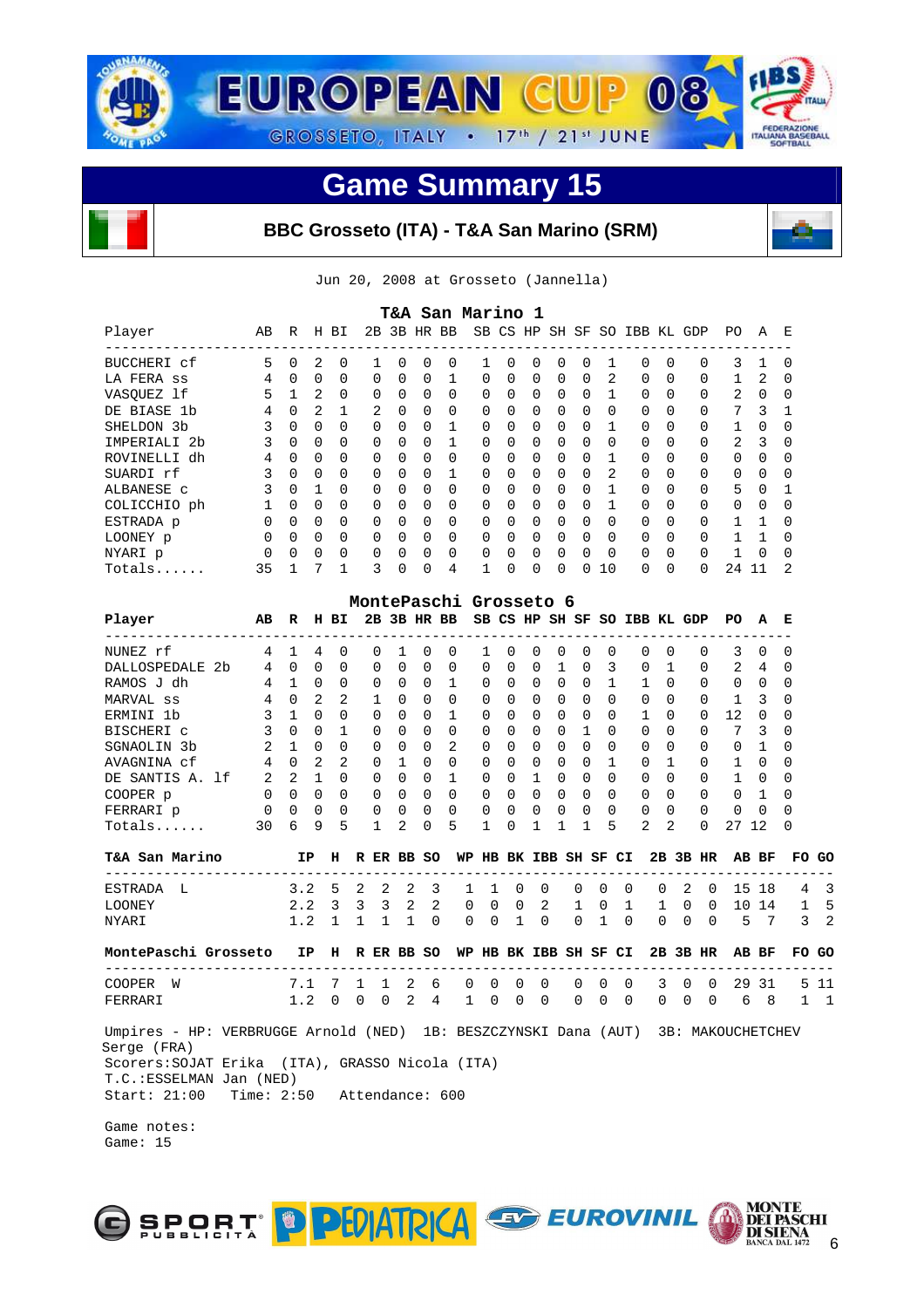



# **Marlins Puerto Cruz (ESP) - Mainz Athletics (GER**



|                         |          |          |          |          |          |          |          | Mainz Athletics 1 |          |              |          |                |          |          |                              |              |          |               |          |                |
|-------------------------|----------|----------|----------|----------|----------|----------|----------|-------------------|----------|--------------|----------|----------------|----------|----------|------------------------------|--------------|----------|---------------|----------|----------------|
| Player                  | AB       | R        | н        | ВI       |          |          |          | 2B 3B HR BB       |          |              |          |                |          |          | SB CS HP SH SF SO IBB KL GDP |              |          | PO.           | A        | Е              |
| HOBBS-BROWN<br>SS       | 4        | $\Omega$ | 0        | 0        | $\Omega$ | $\Omega$ | $\Omega$ | 0                 | $\Omega$ | $\Omega$     | $\Omega$ | $\Omega$       | $\Omega$ | $\Omega$ | $\Omega$                     | $\Omega$     | $\Omega$ | 2             | 2        | - 0            |
| BOLDT 3b/p              | 4        | $\Omega$ | $\Omega$ | $\Omega$ | $\Omega$ | $\Omega$ | $\Omega$ | $\Omega$          | $\Omega$ | $\Omega$     | $\Omega$ | $\Omega$       | $\Omega$ | $\Omega$ | $\Omega$                     | $\Omega$     | $\Omega$ |               | 6        | $\Omega$       |
| LARSON rf               | 3        | $\Omega$ | $\Omega$ | $\Omega$ | $\Omega$ | $\Omega$ | $\Omega$ |                   | $\Omega$ | $\Omega$     | $\Omega$ | $\Omega$       | $\Omega$ | $\Omega$ | $\Omega$                     | $\Omega$     | $\Omega$ |               |          | $\Omega$       |
| KIPPHAN 1b              | 3        | $\Omega$ |          | $\Omega$ | $\Omega$ | $\cap$   | $\Omega$ | 1                 | $\Omega$ | $\Omega$     | $\Omega$ | $\Omega$       | $\Omega$ |          | $\Omega$                     | $\Omega$     | $\Omega$ | 8             | 2        | $\Omega$       |
| SASAKI C                | 3        | $\Omega$ |          | $\Omega$ | $\Omega$ | $\Omega$ | $\Omega$ |                   | $\Omega$ | $\Omega$     | $\Omega$ | $\Omega$       | $\Omega$ | $\Omega$ | $\Omega$                     | $\Omega$     | $\Omega$ | 3             |          | $\Omega$       |
| HARTKOPF 1f/3b          | 4        |          |          |          | $\Omega$ | $\cap$   |          | $\Omega$          | $\Omega$ | $\Omega$     | $\Omega$ | $\Omega$       | $\Omega$ | $\Omega$ | $\Omega$                     | $\Omega$     |          | 3             | 3        | $\Omega$       |
| STOECKLIN <sub>2b</sub> | 4        | $\Omega$ |          | $\Omega$ | $\Omega$ | $\Omega$ | $\Omega$ | $\Omega$          | $\Omega$ | $\Omega$     | $\Omega$ | $\Omega$       | $\Omega$ |          | $\Omega$                     | <sup>0</sup> | $\Omega$ | 2             |          |                |
| MUSCHIK dh/lf           |          | $\Omega$ | $\Omega$ | $\Omega$ | $\Omega$ | $\cap$   | $\Omega$ |                   | $\Omega$ | <sup>0</sup> | $\Omega$ |                | $\Omega$ | $\Omega$ | $\Omega$                     | <sup>0</sup> | $\Omega$ | 0             | $\cap$   | <sup>0</sup>   |
| DOLL p                  |          | $\Omega$ | $\Omega$ | $\Omega$ | $\Omega$ | $\Omega$ | $\Omega$ | $\Omega$          | $\Omega$ | $\Omega$     | $\Omega$ | $\Omega$       | $\Omega$ |          | $\Omega$                     | <sup>0</sup> | $\Omega$ | $\Omega$      | $\Omega$ | <sup>0</sup>   |
| WERMUTH cf              |          | $\cap$   | $\cap$   | $\Omega$ | $\Omega$ | $\cap$   | $\Omega$ | $\Omega$          | $\Omega$ | <sup>n</sup> |          |                | $\Omega$ |          | $\Omega$                     | $\Omega$     | $\Omega$ | $\mathcal{L}$ | $\cap$   | $\Omega$       |
| MOELLER p               | $\Omega$ | $\Omega$ | $\Omega$ | $\Omega$ | $\Omega$ | $\Omega$ | $\Omega$ | $\Omega$          | $\Omega$ | $\Omega$     | $\Omega$ | $\Omega$       | $\Omega$ | $\Omega$ | $\Omega$                     | $\Omega$     | $\Omega$ | 2             | $\Omega$ |                |
| $Totals$                | 28       |          | 4        |          | 0        | U        | 1        | 4                 | 0        | <sup>n</sup> |          | $\mathfrak{D}$ | $\Omega$ | 4        | $\Omega$                     | <sup>0</sup> |          | 24            | 16       | $\mathfrak{D}$ |

|             |         |               |          |              | Marlins Puerto Cruz 8 |              |              |           |               |          |              |              |               |          |               |          |              |                |              |          |
|-------------|---------|---------------|----------|--------------|-----------------------|--------------|--------------|-----------|---------------|----------|--------------|--------------|---------------|----------|---------------|----------|--------------|----------------|--------------|----------|
| Player      | AB      | R             | н        | вI           | 2в.                   |              | 3B HR        | <b>BB</b> |               | SB CS HP |              | SH SF        |               |          | SO IBB KL GDP |          |              | PO.            | A            | Е        |
| SANCHEZ 2b  | 4       |               | 0        | $\Omega$     | 0                     | <sup>0</sup> | 0            |           |               | $\Omega$ | 0            | $\Omega$     | $\Omega$      | $\Omega$ | 0             | $\Omega$ | $\Omega$     | 3              | 2            | $\Omega$ |
| MARTINEZ cf | 4       | $\mathcal{L}$ | 3        |              | 0                     | $\Omega$     | 0            | $\Omega$  | $\mathcal{L}$ | $\Omega$ | $\Omega$     | $\Omega$     | $\Omega$      | $\Omega$ | 0             | $\Omega$ | $\Omega$     | $\mathfrak{D}$ | $\Omega$     | $\Omega$ |
| NAVARRO C   | 4       | 2             | 2        | $\Omega$     | 0                     | $\Omega$     | 0            | $\Omega$  | $\Omega$      | $\Omega$ | $\Omega$     | $\Omega$     | $\Omega$      | $\Omega$ | 0             | $\Omega$ | $\Omega$     | 4              |              | $\Omega$ |
| MONTIEL 1b  | 4       |               | 3        |              |                       | $\Omega$     | 0            | $\Omega$  | 0             | $\Omega$ | 0            | $\Omega$     | $\Omega$      | $\Omega$ | 0             | $\Omega$ | $\Omega$     | 10             | 2            | $\Omega$ |
| PEREZ SS    | ₹       | $\mathcal{D}$ |          | 2            | 0                     | $\Omega$     | 0            | $\Omega$  |               | $\Omega$ |              | $\Omega$     | $\Omega$      | $\Omega$ | <sup>n</sup>  | $\Omega$ | $\Omega$     | 3              | 3            | $\Omega$ |
| LOPEZ 3b    | $2^{1}$ | $\cap$        |          | 3            | 0                     | $\Omega$     | <sup>n</sup> | $\Omega$  | $\Omega$      | $\Omega$ | 0            | $\Omega$     | 2             | $\Omega$ | <sup>n</sup>  | $\Omega$ | $\Omega$     | $\Omega$       | $\Omega$     | $\Omega$ |
| MACIAS rf   | 3       | <sup>0</sup>  |          | $\Omega$     | 0                     | $\Omega$     | $\Omega$     |           | $\Omega$      | $\Omega$ | <sup>n</sup> | $\Omega$     | $\Omega$      | $\Omega$ | 0             | $\Omega$ | $\Omega$     | 3              | <sup>0</sup> | $\Omega$ |
| GRANADOS p  | 3       | <sup>n</sup>  |          |              | $\cap$                | $\Omega$     | <sup>n</sup> |           | 0             | $\Omega$ | U            | $\Omega$     | <sup>n</sup>  |          | <sup>n</sup>  | $\Omega$ | $\Omega$     | $\Omega$       | 4            | $\Omega$ |
| GALVAN 1f   | 4       | <sup>n</sup>  | $\Omega$ | <sup>n</sup> | $\cap$                | $\Omega$     | <sup>n</sup> | $\Omega$  | <sup>n</sup>  | $\Omega$ | U            | <sup>n</sup> | <sup>n</sup>  |          | <sup>n</sup>  | $\Omega$ | $\Omega$     | $\mathfrak{D}$ | ∩            | $\Omega$ |
| $Totals$    | 31      | R             | 12       | 8            |                       | $\Omega$     | <sup>n</sup> | २         | 4             | $\Omega$ |              | U            | $\mathcal{L}$ | 2        | <sup>n</sup>  | $\Omega$ | <sup>0</sup> | 27             | 12           | $\Omega$ |

| Mainz Athletics    |                                                                                              |  |  |  |  | IP H R ER BB SO WP HB BK IBB SH SF CI 2B 3B HR AB BF FO GO |  |  |  |  |  |
|--------------------|----------------------------------------------------------------------------------------------|--|--|--|--|------------------------------------------------------------|--|--|--|--|--|
| MOELLER L<br>BOLDT | 6.1 12 8 7 2 2 1 0 0 0 0 1 0 1 0 0 28 31 5 10<br>0.2 0 0 0 0 0 0 1 0 0 0 1 0 0 0 0 0 0 2 1 0 |  |  |  |  |                                                            |  |  |  |  |  |
| DOLL               | 1.0 0 0 0 1 0 0 0 0 0 0 0 0 0 0 0 0 3 4 2 1                                                  |  |  |  |  |                                                            |  |  |  |  |  |

 **Marlins Puerto Cruz IP H R ER BB SO WP HB BK IBB SH SF CI 2B 3B HR AB BF FO GO**  --------------------------------------------------------------------------------------- GRANADOS W 9.0 4 1 1 4 4 0 1 0 0 2 0 0 0 0 1 28 35 9 13

 Umpires - HP: BAEYENS Patrick (BEL) 1B: MAESTRI Alessandro (ITA) 3B: LARKIN Michael (RUS) Scorers: PIERI Stefano (ITA), BARONI Stefano (ITA) TC: FALASCHI Mario (ITA) Start: 21:00 Time: 2:40 Attendance: 40

 Game notes: Game: 16





)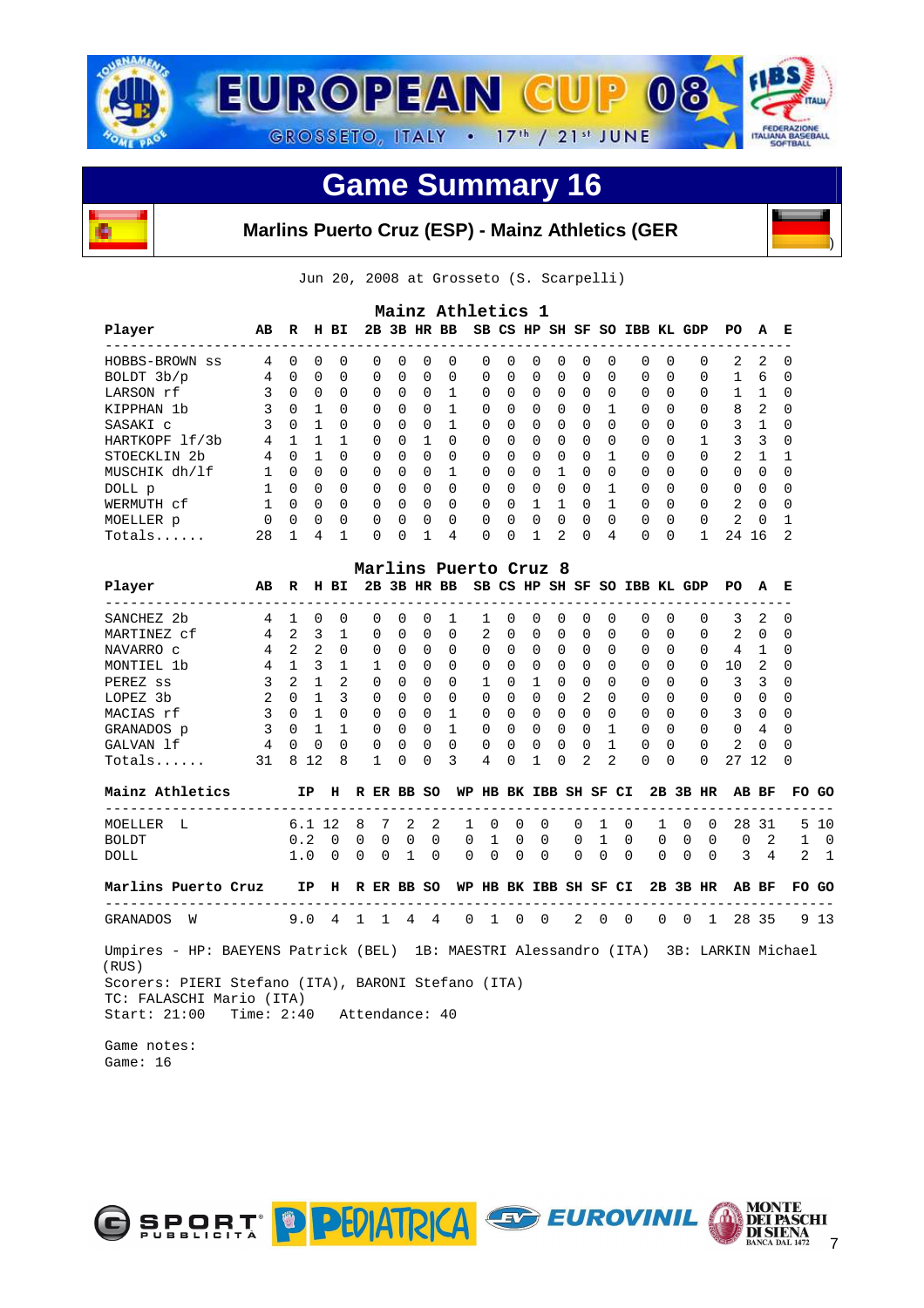

# **Leaders Summary**

**Batting Leaders (as of Jun 21, 2008) (All games)** 

| Hitting minimums - 1 Games<br>Pitching minimums - 1 Games 1.0 IP/Game | 2.0 AB/Game    | 2.7 TPA/Game                               |                              |                                    |                         |
|-----------------------------------------------------------------------|----------------|--------------------------------------------|------------------------------|------------------------------------|-------------------------|
| Batting avg                                                           |                | Slugging pct                               |                              | On base pct                        |                         |
| -----------                                                           |                | ------------                               |                              | -----------                        |                         |
| 1. BELJAARDS Denny, NED                                               | .545           | 1. MONTIEL S. Richard H, ESP               | .941                         | 1. BELJAARDS Denny, NED .667       |                         |
| 2. VASQUEZ CW Martin A., RSM                                          | .533           | 2. BELL Bryon, BEL .938                    |                              | 2. AVAGNINA Lorenzo, GRO .588      |                         |
| 3. MONTIEL S. Richard H, ESP . 529                                    |                | 3. VASQUEZ CW Martin A., RSM . 867         |                              | 3. VASQUEZ CW Martin A., RSM . 579 |                         |
| 4. KLOOSTER Dirk van 't, NED .500                                     |                | 4. ROMBLEY Denny, NED .706                 |                              | 4. NUNEZ Jorge Marte, GRO .556     |                         |
| BELL Bryon, BEL .500                                                  |                | 5. MARVAL Raul A., GRO . 700               |                              | 5. MARVAL Raul A., GRO . 545       |                         |
| MARVAL Raul A., GRO .500                                              |                | 6. AVAGNINA Lorenzo, GRO . 692             |                              | 6. MONTIEL S. Richard H, ESP . 529 |                         |
| 7. LOPEZ N. Victor Jose, ESP . 467                                    |                | 7. BELJAARDS Denny, NED .636               |                              | BELL Bryon, BEL .529               |                         |
| 8. AVAGNINA Lorenzo, GRO . 462                                        |                | 8. PERON Flavien, FRA .615                 |                              | 8. SMEETS Tjerk, NED .500          |                         |
| PERON Flavien, FRA . 462                                              |                | 9. LOPEZ N. Victor Jose, ESP . 600         |                              | PERON Flavien, FRA .500            |                         |
| 10. SMEETS Tjerk, NED . 429                                           |                | 10.KLOOSTER Dirk van 't, NED .556          |                              | 10.KLOOSTER Dirk van 't, NED . 474 |                         |
| Runs scored<br>-----------                                            |                | Hits<br>$- - - -$                          |                              | Runs batted in<br>--------------   |                         |
|                                                                       |                |                                            | 9                            |                                    |                         |
| 1. BELJAARDS Denny, NED                                               | 8              | 1. KLOOSTER Dirk van 't, NED               |                              | 1. KLOOSTER Dirk van 't, NED       | 7                       |
| 2. AVAGNINA Lorenzo, GRO                                              | 6              | MONTIEL S. Richard H, ESP                  | 9                            | 2. MONTIEL S. Richard H, ESP       | 6                       |
| ROMBLEY Denny, NED                                                    | 6              | 3. BELL Bryon, BEL                         | 8                            | LOPEZ N. Victor Jose, ESP          | 6                       |
| 4. NUNEZ Jorge Marte, GRO                                             | 5              | VASQUEZ CW Martin A., RSM                  | 8                            | 4. ENGELHARDT Bryan, NED           | 5                       |
| CREMER Rene', NED                                                     | 5              | 5. ROMBLEY Denny, NED                      | 7                            | SMEETS Tjerk, NED                  | 5                       |
| MARTINEZ G. Daniel A, ESP                                             | 5              | SANCHEZ R. Daniel, ESP                     | $\overline{7}$               | 6. 7 tied at                       | 4                       |
| 7. 8 tied at                                                          | 4              | LOPEZ N. Victor Jose, ESP                  | 7                            |                                    |                         |
|                                                                       |                | 8. 5 tied at                               | 6                            |                                    |                         |
| Doubles<br>-------                                                    |                | Triples<br>-------                         |                              | Home runs<br>---------             |                         |
| 1. MONTIEL S. Richard H, ESP                                          | 4              | 1. VASQUEZ CW Martin A., RSM               | 2                            | 1. BELL Bryon, BEL                 | 2                       |
| 2. ROMBLEY Denny, NED                                                 | 3              | 2. NUNEZ Jorge Marte, GRO                  | 1                            | 2. MONTIEL S. Richard H, ESP       | $\mathbf{1}$            |
| 3. IMPERIALI Francesco, RSM                                           | $\overline{a}$ | ROMBLEY Denny, NED                         | $\mathbf{1}$                 | STOECKLIN Jan-Niklas, GER          | $\mathbf{1}$            |
| MARVAL Raul A., GRO                                                   | $\mathbf{2}$   | PIQUET Luc, FRA                            | 1                            | ENGELHARDT Bryan, NED              | 1                       |
| LOPEZ N. Victor Jose, ESP                                             | $\mathbf{2}$   | TOROPOV Alexander, RUS                     | 1                            | HARTKOPF Nils, GER                 | 1                       |
| WYBO Kim, BEL                                                         | 2              | ROOI McVince, NED                          | 1                            |                                    |                         |
|                                                                       | $\overline{a}$ |                                            | $\mathbf{1}$                 |                                    |                         |
| PERON Flavien, FRA                                                    | $\overline{a}$ | CREMER Rene', NED                          | $\mathbf{1}$                 |                                    |                         |
| LA FERA Seth, RSM                                                     | $\overline{a}$ | AVAGNINA Lorenzo, GRO                      |                              |                                    |                         |
| DE BIASE Maximiliano, RSM<br>10.26 tied at                            | 1              |                                            |                              |                                    |                         |
| Total bases                                                           |                | Walks                                      |                              | Hit by pitch                       |                         |
| -----------                                                           |                | $- - - - -$                                |                              | ------------                       |                         |
| 1. MONTIEL S. Richard H, ESP                                          | 16             | 1. NUNEZ Jorge Marte, GRO                  | 5                            | 1. WERMUTH Ulli, GER               | $\overline{\mathbf{2}}$ |
| 2. BELL Bryon, BEL                                                    | 15             | GAUTHIER David, FRA                        | 5                            | 2. 17 tied at                      | 1                       |
| 3. VASQUEZ CW Martin A., RSM                                          | 13             | SUARDI Riccardo, RSM                       | 5                            |                                    |                         |
| 4. ROMBLEY Denny, NED                                                 | 12             | SGNAOLIN Andrea, GRO                       | 5                            |                                    |                         |
| 5. KLOOSTER Dirk van 't, NED                                          | 10             | LA FERA Seth, RSM                          | 5                            |                                    |                         |
| 6. LOPEZ N. Victor Jose, ESP                                          | 9              | 6. HOBBS-BROWN Raef, GER                   | 4                            |                                    |                         |
| AVAGNINA Lorenzo, GRO                                                 | 9              | DALLOSPEDALE Davide, GRO                   | 4                            |                                    |                         |
| 8. 4 tied at                                                          | 8              | ROOI McVince, NED                          | $\overline{\mathbf{4}}$      |                                    |                         |
|                                                                       |                | BELJAARDS Denny, NED                       | 4                            |                                    |                         |
|                                                                       |                | ERMINI Gabriele, GRO                       | 4                            |                                    |                         |
| Sac bunts<br>---------                                                |                | Sac flies<br>---------                     |                              | Stolen bases<br>------------       |                         |
| 1. IMPERIALI Francesco, RSM                                           | $\overline{a}$ | 1. LOPEZ N. Victor Jose, ESP               | $\overline{a}$               | 1. SANCHEZ R. Daniel, ESP          | 4                       |
|                                                                       | $\mathbf{1}$   |                                            | $\overline{2}$               |                                    |                         |
| 2. 15 tied at                                                         |                | BISCHERI Luca, GRO                         | $\mathbf{1}$                 | 2. NUNEZ Jorge Marte, GRO          | 3                       |
|                                                                       |                | 3. HALMAN Jason, NED                       |                              | 3. PIQUET Luc, FRA                 | $\overline{a}$          |
|                                                                       |                | HAGIWARA Kenji, FRA                        | $\mathbf{1}$                 | HAGIWARA Kenji, FRA                | $\overline{a}$          |
|                                                                       |                | VASQUEZ CW Martin A., RSM                  | $\mathbf{1}$                 | MARTINEZ G. Daniel A, ESP          | $\overline{a}$          |
|                                                                       |                | KOOLEN Roel, NED                           | $\mathbf{1}$                 | VAN DER MEIREN Filip, BEL          | $\overline{\mathbf{2}}$ |
|                                                                       |                | NAVARRO V. Dewis F., ESP                   | $\mathbf{1}$                 | DE SANTIS Andrea, GRO              | $\overline{\mathbf{2}}$ |
|                                                                       |                | KLOOSTER Dirk van 't, NED                  | $\mathbf{1}$                 | FEDOROV Alexander, RUS             | $\overline{\mathbf{2}}$ |
|                                                                       |                | ROMBLEY Denny, NED<br>SGNAOLIN Andrea, GRO | $\mathbf{1}$<br>$\mathbf{1}$ | 9. 14 tied at                      | 1                       |
| Total plate appearances                                               |                | At bats                                    |                              | Steal attempts                     |                         |
| -----------------------                                               |                | -------                                    |                              | --------------                     |                         |
| 1. LA FERA Seth, RSM                                                  | 20             | 1. BUCCHERI James, RSM                     | 19                           | 1. SANCHEZ R. Daniel, ESP          | 4                       |
| BUCCHERI James, RSM                                                   | 20             | 2. KLOOSTER Dirk van 't, NED               | 18                           | NUNEZ Jorge Marte, GRO             | 4                       |
| KLOOSTER Dirk van 't, NED                                             | 20             | BOLDT Maximilian, GER                      | 18                           | 3. DE SANTIS Andrea, GRO           | 3                       |
| ROMBLEY Denny, NED                                                    | 20             | 4. MONTIEL S. Richard H, ESP               | 17                           | FEDOROV Alexander, RUS             | 3                       |
| 5. DALLOSPEDALE Davide, GRO                                           | 19             | VAN DER MEIREN Filip, BEL                  | 17                           | 5. BOLOTIN Andrey, RUS             | $\mathbf{2}$            |
| CREMER Rene', NED                                                     | 19             | ROMBLEY Denny, NED                         | 17                           | VAN DER MEIREN Filip, BEL          | $\overline{a}$          |

- **VASQUEZ CW Martin A., RSM.. 19 SANCHEZ R. Daniel, ESP..... 17 MARTINEZ G. Daniel A, ESP.. 2 NUNEZ Jorge Marte, GRO..... 19 8. 5 tied at.................. 16 PIQUET Luc, FRA............ 2**
- 
- 
- **SANCHEZ R. Daniel, ESP..... 19 HAGIWARA Kenji, FRA........ 2 10.5 tied at.................. 18 10.20 tied at................. 1**
- OSPORT PPEDATRICA SO EUROVINIL

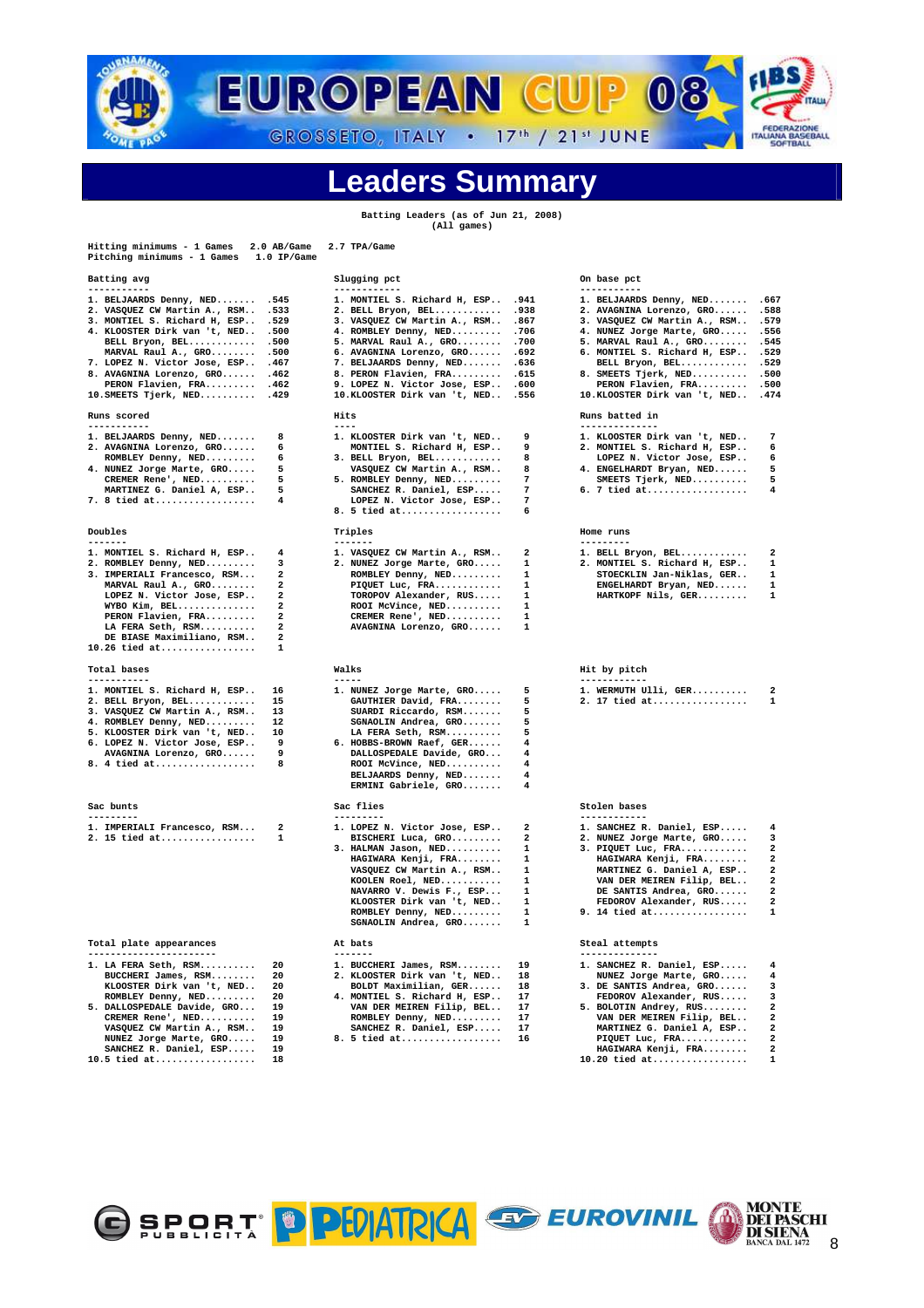



- 
- 
- **ROSIERS Gert, BEL.......... 7 5. VAN DER MEIREN Filip, BEL.. 6**
- **SAMCHUK Viktor, RUS........ 6 BERT Jordan, FRA........... 6 GARCIA G. Oliver, ESP...... 6**
- GARCIA G. Oliver, ESP...... 6<br>9. 7 tied at.................... 5

|                                                                                   | (All games)                                            |                         |                                                                          |
|-----------------------------------------------------------------------------------|--------------------------------------------------------|-------------------------|--------------------------------------------------------------------------|
| Hitting minimums - 1 Games 2.0 AB/Game<br>Pitching minimums - 1 Games 1.0 IP/Game | 2.7 TPA/Game                                           |                         |                                                                          |
|                                                                                   |                                                        |                         |                                                                          |
| Avg vs left<br>-----------                                                        | Avg vs right<br>------------                           |                         | Pct reach as leadoff                                                     |
| 1. ROOI McVince, NED .750                                                         | 1. MARVAL Raul A., GRO . 750                           |                         | 1. MERTENS Nicky, BEL 1.000                                              |
| 2. NUNEZ Jorge Marte, GRO .600                                                    | 2. MONTIEL S. Richard H, ESP .600                      |                         | HERSSENS David, BEL 1.000                                                |
| 3. VASQUEZ CW Martin A., RSM . 556                                                | BELL Bryon, BEL .600                                   |                         | BELJAARDS Denny, NED 1.000                                               |
|                                                                                   | 4. BELJAARDS Denny, NED                                | .571                    | SGNAOLIN Andrea, GRO 1.000                                               |
| 4. ROMBLEY Denny, NED .500<br>MERTENS Nicky, BEL .500                             | 5. KLOOSTER Dirk van 't, NED . 556                     |                         | HALMAN Jason, NED 1.000                                                  |
| AVAGNINA Lorenzo, GRO .500                                                        | 6. VASQUEZ CW Martin A., RSM . 500                     |                         | 6. BELL Bryon, BEL .750                                                  |
| VASHAKIDZE Alexander, RUS .500                                                    | LOPEZ N. Victor Jose, ESP . 500                        |                         | GAUTHIER David, FRA .750                                                 |
| BELJAARDS Denny, NED .500                                                         | KNOLLENBURG Kevin, BEL .500                            |                         | 8. ROSIERS Gert, BEL .667                                                |
| DE SANTIS Andrea, GRO .500<br>HALMAN Jason, NED .500                              | PERON Flavien, FRA .500<br>10. SMEETS Tjerk, NED . 455 |                         | CREMER Rene', NED .667<br>KIPPHAN Martin, GER .667                       |
| Avg w/2 outs                                                                      | Avg w/bases empty                                      |                         | Avg w/runners                                                            |
| ------------                                                                      | -----------------                                      |                         | -------------                                                            |
| 1. KLOOSTER Dirk van 't, NED . 714                                                | 1. PREZIOSI David, GRO 1.000                           |                         | 1. AVAGNINA Lorenzo, GRO .714                                            |
| SANCHEZ R. Daniel, ESP .714                                                       | 2. BELL Bryon, BEL .750                                |                         | 2. KLOOSTER Dirk van 't, NED . 636                                       |
| 3. BUCCHERI James, RSM .600                                                       | 3. VASQUEZ CW Martin A., RSM . 500                     |                         | 3. MONTIEL S. Richard H, ESP . 625                                       |
| 4. LOPEZ N. Victor Jose, ESP . 500                                                | SMEETS Tjerk, NED .500                                 |                         | LOPEZ N. Victor Jose, ESP . 625                                          |
| SMEETS Tjerk, NED .500                                                            | BELJAARDS Denny, NED .500                              |                         | 5. BELJAARDS Denny, NED . 571                                            |
| PERON Flavien, FRA .500                                                           | MARVAL Raul A., GRO .500                               |                         | 6. VASQUEZ CW Martin A., RSM . 556                                       |
| AVAGNINA Lorenzo, GRO .500                                                        | HALMAN Jason, NED .500                                 |                         | 7. SANCHEZ R. Daniel, ESP .500                                           |
| ROOI McVince, NED .500                                                            | WERMUTH Ulli, GER .500                                 |                         | PERON Flavien, FRA .500                                                  |
| MARVAL Raul A., GRO .500                                                          | DECKERS Sieger, BEL .500                               |                         | NUNEZ Jorge Marte, GRO .500                                              |
| 10. BELL Bryon, BEL . 400                                                         | 10. MONTIEL S. Richard H, ESP . 444                    |                         | SCALABRINI Dany, FRA .500                                                |
| Avg w/bases loaded<br>------------------                                          | Avg w/RBI ops<br>-------------                         |                         | Pct adv runners<br>---------------                                       |
| 1. KLOOSTER Dirk van 't, NED 1.000                                                | 1. MONTIEL S. Richard H, ESP .833                      |                         | 1. PIQUET Luc, FRA 1.000                                                 |
| KRIPOCHIN Andrey, RUS 1.000                                                       | 2. SCALABRINI Dany, FRA .750                           |                         | 2. AVAGNINA Lorenzo, GRO .857                                            |
| PERON Flavien, FRA 1.000                                                          | 3. KLOOSTER Dirk van 't, NED . 667                     |                         | 3. KLOOSTER Dirk van 't, NED . 846                                       |
| MARVAL Raul A., GRO 1.000                                                         | LOPEZ N. Victor Jose, ESP . 667                        |                         | 4. SUARDI Riccardo, RSM .800                                             |
| 5. PLATONOV Valeriy, RUS .500                                                     | AVAGNINA Lorenzo, GRO .667                             |                         | 5. PEREZ A. Nestor, ESP . 750                                            |
| IMPERIALI Francesco, RSM .500                                                     | 6. VAN DER MEIREN Filip, BEL .500                      |                         | SGNAOLIN Andrea, GRO .750                                                |
| 7. BUCCHERI James, RSM .000                                                       | LARSON Mike, GER .500                                  |                         | 7. ROMBLEY Denny, NED .727                                               |
| DE BIASE Maximiliano, RSM . 000                                                   | LA FERA Seth, RSM .500                                 |                         | VASQUEZ CW Martin A., RSM . 727                                          |
| ENGELHARDT Bryan, NED .000<br>TOROPOV Alexander, RUS .000                         | ROOI McVince, NED .500<br>BELJAARDS Denny, NED .500    |                         | 9. LOPEZ N. Victor Jose, ESP . 700<br>10.DE BIASE Maximiliano, RSM . 667 |
|                                                                                   |                                                        |                         |                                                                          |
| Pinch hitting avg<br>-----------------                                            | Pinch hit at bats<br>-----------------                 |                         | Pinch hits<br>----------                                                 |
| 1. PREZIOSI David, GRO 1.000                                                      | 1. COLICCHIO Davide, RSM                               | $\overline{2}$          | 1. PREZIOSI David, GRO<br>1                                              |
| 2. COLICCHIO Davide, RSM .000                                                     | 2. PREZIOSI David, GRO                                 | $\mathbf{1}$            |                                                                          |
| GALLI Alessandro, GRO .000                                                        | GALLI Alessandro, GRO                                  | $\mathbf{1}$            |                                                                          |
| MUSCHIK Enzo, GER .000                                                            | MUSCHIK Enzo, GER                                      | $\mathbf{1}$            |                                                                          |
| 2-out RBIs                                                                        | Runners advanced                                       |                         | Runners left on base                                                     |
|                                                                                   | ----------------                                       |                         | --------------------                                                     |
| 1. ROOI McVince, NED<br>4                                                         | 1. DALLOSPEDALE Davide, GRO                            | -5                      | 1. ROVINELLI Dean, RSM<br>9                                              |
| 2. KLOOSTER Dirk van 't, NED<br>3                                                 | 2. SGNAOLIN Andrea, GRO                                | 4                       | 2. KNOLLENBURG Kevin, BEL<br>$\overline{7}$                              |
| 3. CREMER Rene', NED<br>$\mathbf{2}$                                              | KLOOSTER Dirk van 't, NED                              | 4                       | 3. VASILIEV Alexander, RUS<br>6                                          |
| IMPERIALI Francesco, RSM<br>2                                                     | 4. NAVARRO V. Dewis F., ESP                            | 3                       | BOLDT Maximilian, GER<br>6                                               |
| PERON Flavien, FRA<br>$\overline{a}$                                              | DOLL Maximilian, GER                                   | 3                       | ENGELHARDT Bryan, NED<br>6                                               |
| SUARDI Riccardo, RSM<br>$\overline{a}$                                            | ERMINI Gabriele, GRO                                   | 3                       | DAVID Romain, FRA<br>6                                                   |
| KRIPOCHIN Andrey, RUS<br>$\overline{a}$                                           | MARCHE Boris, FRA                                      | $\overline{\mathbf{3}}$ | MARTINEZ G. Daniel A, ESP<br>6                                           |
| SGNAOLIN Andrea, GRO<br>$\overline{a}$                                            | IMPERIALI Francesco, RSM                               | $\mathbf{3}$            | SMEETS Tjerk, NED<br>6                                                   |
| NUNEZ Jorge Marte, GRO<br>$\overline{a}$                                          | ROMBLEY Denny, NED                                     | $\overline{\mathbf{3}}$ | GALLI Alessandro, GRO<br>6                                               |
| AVAGNINA Lorenzo, GRO<br>$\overline{a}$                                           | LOPEZ N. Victor Jose, ESP                              | $\overline{3}$          | 10.4 tied at<br>5                                                        |
| $<$ page $/$                                                                      |                                                        |                         |                                                                          |
| Fly outs<br>--------                                                              | Ground outs<br>-----------                             |                         | Fly outs/Ground outs<br>--------------------                             |
| 1. BOLDT Maximilian, GER<br>$7\phantom{.0}$                                       | 1. ERMINI Gabriele, GRO                                | 8                       | 1. RAMOS G. Jairo, GRO 7.00                                              |
| RAMOS G. Jairo, GRO<br>$7\overline{ }$                                            | ISRAEL Olivier, FRA                                    | 8                       | 2. KIPPHAN Martin, GER 5.00                                              |
| $7\overline{ }$<br>LOPEZ N. Victor Jose, ESP                                      | BUCCHERI James, RSM                                    | 8                       | 3. STOECKLIN Jan-Niklas, GER 4.00                                        |
| HOBBS-BROWN Raef, GER<br>$7\phantom{.0}$                                          | 4. DE BIASE Maximiliano, RSM                           | $7\phantom{1}$          | 4. LOPEZ N. Victor Jose, ESP 3.50                                        |
| 5. 7 tied at<br>6                                                                 | DALLOSPEDALE Davide, GRO                               | $7\phantom{.0}$         | 5. ROMBLEY Denny, NED 3.00                                               |
|                                                                                   | IMPERIALI Francesco, RSM                               | 7                       | 6. PIQUET Luc, FRA 2.50                                                  |
|                                                                                   | GALVAN A. Deion A., ESP                                | $7\phantom{.0}$         | SCALABRINI Dany, FRA 2.50                                                |
|                                                                                   | DOLL Maximilian, GER                                   | $\overline{7}$<br>6     | HALMAN Jason, NED 2.50                                                   |
|                                                                                   | 9.<br>8 tied at                                        |                         | 9. KLOOSTER Dirk van 't, NED 2.00                                        |

**---------- --------------- ---------------- 1. TOROPOV Alexander, RUS..... 10 1. 11 tied at................. 1 1. MONTIEL S. Richard H, ESP.. 2** 



**2. DAVID Romain, FRA.......... 9 HARTKOPF Nils, GER......... 2 3. HERSSENS David, BEL........ 7 3. 14 tied at................. 1** 

**Batting Analysis Leaders (as of Jun 21, 2008) (All games)** 

| Avg vs right                                                  |                         |
|---------------------------------------------------------------|-------------------------|
| ------------                                                  |                         |
| 1. MARVAL Raul A., GRO                                        | .750                    |
| 2. MONTIEL S. Richard H, ESP                                  | .600                    |
| BELL Bryon, BEL                                               | .600                    |
| 4. BELJAARDS Denny, NED                                       | .571                    |
| 5. KLOOSTER Dirk van 't, NED                                  | .556                    |
| 6. VASQUEZ CW Martin A., RSM                                  | .500                    |
| LOPEZ N. Victor Jose, ESP                                     | .500                    |
| KNOLLENBURG Kevin, BEL                                        | .500                    |
| PERON Flavien, FRA                                            | .500                    |
| 10. SMEETS Tjerk, NED                                         | .455                    |
| Avg w/bases empty                                             |                         |
| -----------------<br>1. PREZIOSI David, GRO 1.000             |                         |
|                                                               | .750                    |
| 2. BELL Bryon, BEL                                            | .500                    |
| 3. VASQUEZ CW Martin A., RSM                                  |                         |
| SMEETS Tjerk, NED                                             | .500                    |
| BELJAARDS Denny, NED                                          | .500                    |
| MARVAL Raul A., GRO<br>HALMAN Jason, NED                      | .500                    |
|                                                               | .500                    |
| WERMUTH Ulli, GER                                             | .500                    |
| DECKERS Sieger, BEL .500<br>10.MONTIEL S. Richard H, ESP .444 |                         |
|                                                               |                         |
| Avg w/RBI ops<br>-------------                                |                         |
| 1. MONTIEL S. Richard H, ESP                                  | .833                    |
|                                                               | .750                    |
| 2. SCALABRINI Dany, FRA<br>3. KLOOSTER Dirk van 't, NED       | .667                    |
| LOPEZ N. Victor Jose, ESP                                     | .667                    |
|                                                               | .667                    |
| AVAGNINA Lorenzo, GRO<br>6. VAN DER MEIREN Filip, BEL         | .500                    |
| LARSON Mike, GER                                              | .500                    |
|                                                               | .500                    |
| LA FERA Seth, RSM<br>ROOI McVince, NED                        | .500                    |
| BELJAARDS Denny, NED                                          | .500                    |
|                                                               |                         |
| Pinch hit at bats<br>-----------------                        |                         |
| 1. COLICCHIO Davide, RSM                                      | $\overline{\mathbf{2}}$ |
| 2. PREZIOSI David, GRO                                        | 1                       |
| GALLI Alessandro, GRO                                         | 1                       |
| MUSCHIK Enzo, GER                                             | 1                       |
| Runners advanced<br>----------------                          |                         |
| 1. DALLOSPEDALE Davide, GRO                                   | 5                       |
| 2. SGNAOLIN Andrea, GRO                                       | $\overline{4}$          |
| KLOOSTER Dirk van 't, NED                                     | $\overline{\mathbf{4}}$ |
| 4. NAVARRO V. Dewis F., ESP                                   | 3                       |
| DOLL Maximilian, GER                                          | 3                       |
| ERMINI Gabriele, GRO                                          | 3                       |
|                                                               |                         |

### Pct reach as leadoff<br>-------------------<br>1. MERTENS Nicky, BEI **----------- ------------ --------------------**

| . MERTENS Nicky, BEL 1.000 |  |
|----------------------------|--|
| HERSSENS David, BEL 1.000  |  |
| BELJAARDS Denny, NED 1.000 |  |
| SGNAOLIN Andrea, GRO 1.000 |  |
| HALMAN Jason, NED 1.000    |  |
| . BELL Bryon, BEL .750     |  |
| GAUTHIER David, FRA .750   |  |
| . ROSIERS Gert, BEL $.667$ |  |

| AVAGNINA Lorenzo, GRO       | .714 |
|-----------------------------|------|
| . KLOOSTER Dirk van 't, NED | .636 |
| . MONTIEL S. Richard H. ESP | .625 |
| LOPEZ N. Victor Jose, ESP   | .625 |
| . BELJAARDS Denny, NED      | .571 |
| . VASOUEZ CW Martin A., RSM | .556 |
| . SANCHEZ R. Daniel, ESP    | .500 |
| PERON Flavien, FRA          | .500 |
| NUNEZ Jorge Marte, GRO      | .500 |
| SCALABRINI Dany, FRA        | .500 |
|                             |      |
| ct adv runners              |      |
|                             |      |

| 1. PIOUET Luc. FRA 1.000     |      |
|------------------------------|------|
| 2. AVAGNINA Lorenzo, GRO     | .857 |
| 3. KLOOSTER Dirk van 't, NED | .846 |
| 4. SUARDI Riccardo, RSM      | .800 |
| 5. PEREZ A. Nestor, ESP      | .750 |
| SGNAOLIN Andrea, GRO         | .750 |
| 7. ROMBLEY Denny, NED        | .727 |
| VASOUEZ CW Martin A., RSM    | .727 |
| 9. LOPEZ N. Victor Jose, ESP | .700 |
| 10.DE BIASE Maximiliano, RSM | .667 |
|                              |      |

### Runners left on base

|  | 1. ROVINELLI Dean, RSM     | q        |
|--|----------------------------|----------|
|  | 2. KNOLLENBURG Kevin, BEL  |          |
|  | 3. VASILIEV Alexander, RUS | <b>۲</b> |
|  | BOLDT Maximilian, GER      | <b>۲</b> |
|  | ENGELHARDT Brvan, NED      | 6        |
|  | DAVID Romain, FRA          | <b>۲</b> |
|  | MARTINEZ G. Daniel A, ESP  | <b>۲</b> |
|  | SMEETS Tierk, NED          | <b>۲</b> |
|  | GALLI Alessandro, GRO      | <b>۲</b> |
|  | 10.4 tied at               | 5        |
|  |                            |          |

## **Fly outs Ground outs Fly outs/Ground outs**

| 1. ERMINI Gabriele, GRO      |   | 1. RAMOS G. Jairo, GRO 7.00       |      |  |  |  |  |  |  |
|------------------------------|---|-----------------------------------|------|--|--|--|--|--|--|
| ISRAEL Olivier, FRA          |   | 2. KIPPHAN Martin, GER 5.00       |      |  |  |  |  |  |  |
| BUCCHERI James, RSM          |   | 3. STOECKLIN Jan-Niklas, GER 4.00 |      |  |  |  |  |  |  |
| 4. DE BIASE Maximiliano, RSM | 7 | 4. LOPEZ N. Victor Jose, ESP 3.50 |      |  |  |  |  |  |  |
| DATTOCOPPATE Devide CDO      |   | E DOMBI EV Denny MED              | 2.00 |  |  |  |  |  |  |

- 
- 
- **SHELDON David, RSM......... 2.00**
- OSPORT PPIDATRICA EUROVINIL

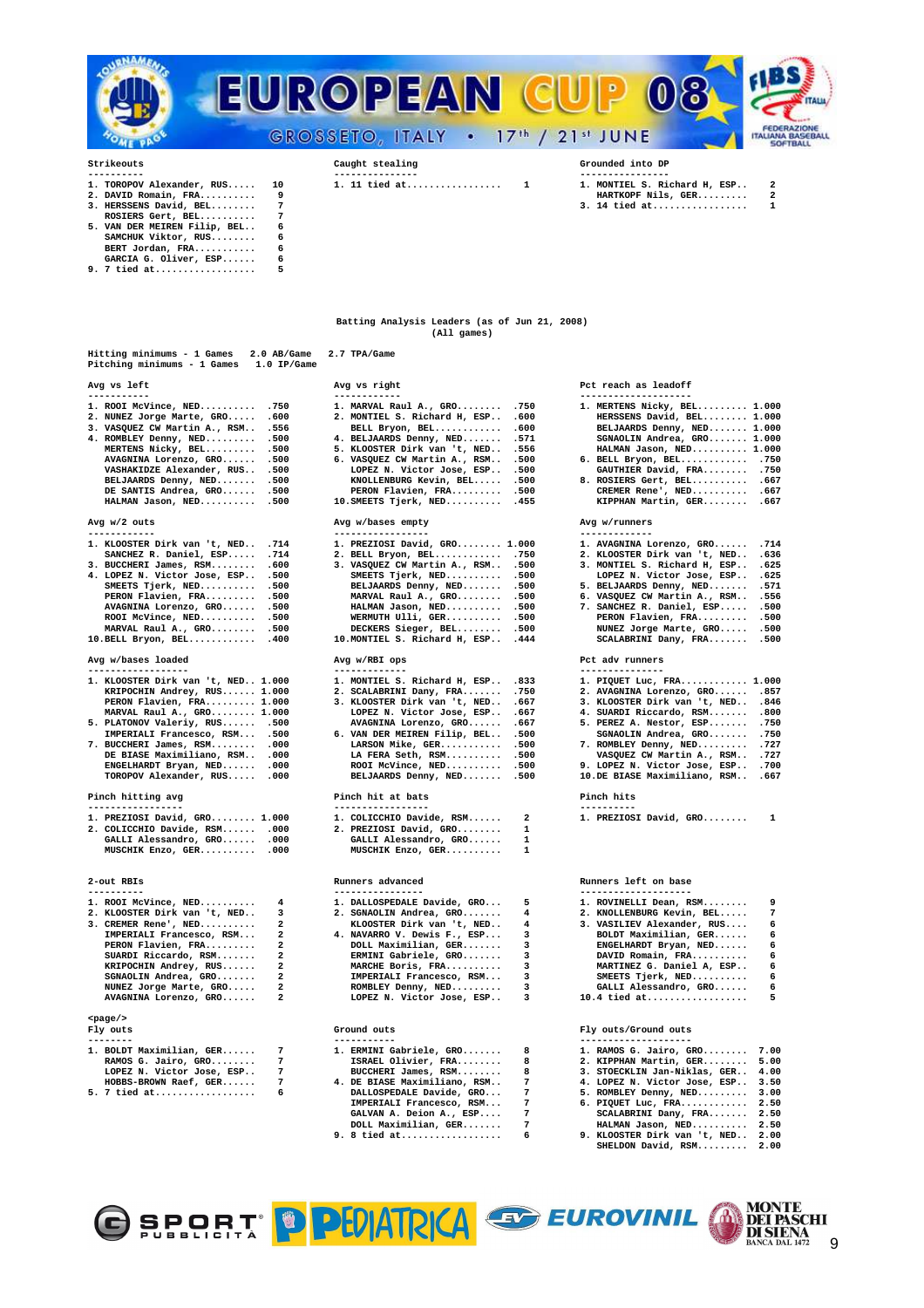

**Ground outs/Fly outs** 

- **-------------------- 1. MERTENS Nicky, BEL......... 99.00 TOROPOV Alexander, RUS..... 99.00 DOLL Maximilian, GER....... 99.00**
- **4. DALLOSPEDALE Davide, GRO... 7.00 5. BOLOTIN Andrey, RUS........ 6.00 SASAKI Shu, GER............ 6.00 7. KULIK Artemiy, RUS......... 5.00**
- 
- **8. WYBO Kim, BEL.............. 4.00 ERMINI Gabriele, GRO....... 4.00 10.KRIPOCHIN Andrey, RUS...... 3.00**
- 

### **Batting Per-Game Leaders (as of Jun 21, 2008) (All games)**

| Hitting minimums - 1 Games<br>$2.0$ AB/Game<br>Pitching minimums - 1 Games<br>$1.0$ IP/Game                                                                                                                                                                                                                                                                                                           | 2.7 TPA/Game                                                                                                                                                                                                                                                                                                                                          |                                                                                                                                                                                                                                                                                                                                                                     |
|-------------------------------------------------------------------------------------------------------------------------------------------------------------------------------------------------------------------------------------------------------------------------------------------------------------------------------------------------------------------------------------------------------|-------------------------------------------------------------------------------------------------------------------------------------------------------------------------------------------------------------------------------------------------------------------------------------------------------------------------------------------------------|---------------------------------------------------------------------------------------------------------------------------------------------------------------------------------------------------------------------------------------------------------------------------------------------------------------------------------------------------------------------|
| Hits per game<br>-------------                                                                                                                                                                                                                                                                                                                                                                        | Runs scored per game<br>--------------------                                                                                                                                                                                                                                                                                                          | Doubles per game<br>----------------                                                                                                                                                                                                                                                                                                                                |
| 1. KLOOSTER Dirk van 't, NED<br>2.25<br>MONTIEL S. Richard H, ESP<br>2.25<br>2.00<br>3. BELL Bryon, BEL<br>VASQUEZ CW Martin A., RSM<br>2.00<br>5. SANCHEZ R. Daniel, ESP<br>1.75<br>ROMBLEY Denny, NED 1.75<br>LOPEZ N. Victor Jose, ESP 1.75<br>8. MARVAL Raul A., GRO 1.67<br>9. DE BIASE Maximiliano, RSM 1.50<br>SMEETS Tjerk, NED 1.50                                                          | 1. BELJAARDS Denny, NED<br>2.00<br>2. ROMBLEY Denny, NED<br>1.50<br>AVAGNINA Lorenzo, GRO<br>1.50<br>4. HALMAN Jason, NED<br>1.33<br>5. MARTINEZ G. Daniel A, ESP<br>1.25<br>CREMER Rene', NED<br>1.25<br>NUNEZ Jorge Marte, GRO<br>1.25<br>8. MONTIEL S. Richard H, ESP<br>1.00<br>VASQUEZ CW Martin A., RSM<br>1.00<br>PEREZ A. Nestor, ESP<br>1.00 | 1. MONTIEL S. Richard H, ESP<br>1.00<br>2. ROMBLEY Denny, NED<br>0.75<br>3. MARVAL Raul A., GRO<br>0.67<br>4. DE BIASE Maximiliano, RSM<br>0.50<br>0.50<br>LOPEZ N. Victor Jose, ESP<br>0.50<br>WYBO Kim, BEL<br>LA FERA Seth, RSM<br>0.50<br>PERON Flavien, FRA<br>0.50<br>IMPERIALI Francesco, RSM<br>0.50<br>10.HALMAN Jason, NED<br>0.33                        |
| Triples per game<br>----------------                                                                                                                                                                                                                                                                                                                                                                  | Homers per game<br>---------------                                                                                                                                                                                                                                                                                                                    | RBIs per game<br>-------------                                                                                                                                                                                                                                                                                                                                      |
| 1. VASQUEZ CW Martin A., RSM<br>0.50<br>2. ROMBLEY Denny, NED<br>0.25<br>CREMER Rene', NED<br>0.25<br>TOROPOV Alexander, RUS<br>0.25<br>PIQUET Luc, $\texttt{FRA}$<br>0.25<br>NUNEZ Jorge Marte, GRO<br>0.25<br>AVAGNINA Lorenzo, GRO 0.25<br>0.25<br>ROOI McVince, NED<br>9. BUCCHERI James, RSM<br>0.00<br>KLOOSTER Dirk van 't, NED 0.00                                                           | 1. BELL Bryon, BEL<br>0.50<br>2. MONTIEL S. Richard H, ESP<br>0.25<br>ENGELHARDT Bryan, NED<br>0.25<br>HARTKOPF Nils, $GER$<br>0.25<br>STOECKLIN Jan-Niklas, GER<br>0.25<br>6. BUCCHERI James, RSM<br>0.00<br>BOLDT Maximilian, GER<br>0.00<br>KLOOSTER Dirk van 't, NED<br>0.00<br>$ROMBLEY$ Denny, $NED$<br>0.00<br>SANCHEZ R. Daniel, ESP<br>0.00  | 1. KLOOSTER Dirk van 't, NED<br>1.75<br>2. MONTIEL S. Richard H, ESP<br>1.50<br>LOPEZ N. Victor Jose, ESP<br>1.50<br>1.25<br>4. ENGELHARDT Bryan, NED<br>SMEETS Tjerk, NED<br>1.25<br>1.00<br>6. ROMBLEY Denny, NED<br>BELL Bryon, BEL<br>1.00<br>PERON Flavien, FRA<br>1.00<br>$ROOI$ McVince, $NED$<br>1.00<br>AVAGNINA Lorenzo, GRO<br>1.00                      |
| Stolen bases per game                                                                                                                                                                                                                                                                                                                                                                                 | Walks per game                                                                                                                                                                                                                                                                                                                                        | Strikeouts per game                                                                                                                                                                                                                                                                                                                                                 |
| ---------------------<br>1. SANCHEZ R. Daniel, ESP 1.00<br>2. NUNEZ Jorge Marte, GRO<br>0.75<br>3. VAN DER MEIREN Filip, BEL<br>0.50<br>MARTINEZ G. Daniel A, ESP<br>0.50<br>PIQUET Luc, $\texttt{FRA} \dots \dots \dots$<br>0.50<br>HAGIWARA Kenji, FRA<br>0.50<br>FEDOROV Alexander, RUS<br>0.50<br>DE SANTIS Andrea, GRO<br>0.50<br>9. BUCCHERI James, RSM<br>0.25<br>VASILIEV Alexander, RUS 0.25 | --------------<br>1. LA FERA Seth, RSM 1.25<br>NUNEZ Jorge Marte, GRO 1.25<br>SUARDI Riccardo, RSM<br>1.25<br>SGNAOLIN Andrea, GRO<br>1.25<br>GAUTHIER David, FRA<br>1.25<br>6. DALLOSPEDALE Davide, GRO<br>1.00<br>HOBBS-BROWN Raef, GER<br>1.00<br>ROOI McVince, NED<br>1.00<br>ERMINI Gabriele, GRO<br>1.00<br>BELJAARDS Denny, NED 1.00           | -------------------<br>1. SANCHEZ R. Daniel, ESP<br>0.00<br>DE BIASE Maximiliano, RSM<br>0.00<br>ROOI McVince, NED<br>0.00<br>0.00<br>SCALABRINI Dany, FRA<br>0.00<br>ERMINI Gabriele, GRO<br>0.00<br>SGNAOLIN Andrea, GRO<br>MARVAL Raul A., GRO<br>0.00<br>0.00<br>HALMAN Jason, NED<br>9. KLOOSTER Dirk van 't, NED<br>0.25<br>0.25<br>VASQUEZ CW Martin A., RSM |
| At bats per game<br>----------------                                                                                                                                                                                                                                                                                                                                                                  | Plate appearances/game<br>----------------------                                                                                                                                                                                                                                                                                                      |                                                                                                                                                                                                                                                                                                                                                                     |
| 1. BUCCHERI James, RSM<br>4.75<br>2. BOLDT Maximilian, GER<br>4.50<br>KLOOSTER Dirk van 't, NED<br>4.50<br>4. ROVINELLI Dean, RSM<br>4.33<br>5. MONTIEL S. Richard H, ESP<br>4.25<br>SANCHEZ R. Daniel, ESP<br>4.25<br>4.25<br>ROMBLEY Denny, NED<br>VAN DER MEIREN Filip, BEL<br>4.25<br>9. MACIAS J. Juan C., ESP<br>4.00<br>BELL Bryon, BEL<br>4.00                                                | 1. BUCCHERI James, RSM<br>5.00<br>KLOOSTER Dirk van 't, NED<br>5.00<br>ROMBLEY Denny, NED<br>5.00<br>LA FERA Seth, RSM<br>5.00<br>5. SANCHEZ R. Daniel, ESP<br>4.75<br>CREMER Rene', NED<br>4.75<br>VASQUEZ CW Martin A., RSM<br>4.75<br>DALLOSPEDALE Davide, GRO<br>4.75<br>NUNEZ Jorge Marte, GRO<br>4.75<br>10. BOLDT Maximilian, GER<br>4.50      |                                                                                                                                                                                                                                                                                                                                                                     |

| Hitting minimums - 1 Games<br>Pitching minimums - 1 Games | 2.0 AB/Game 2.7 TPA/Game<br>$1.0$ IP/Game |              |
|-----------------------------------------------------------|-------------------------------------------|--------------|
| Earned run avg                                            |                                           | Opposing bat |

| 1. KOSOW JASON, FRA U.UU      | 1. BOLDI Maximilian, GER .059   | 1. HOWARD Daniel, BEL 15.0      |  |
|-------------------------------|---------------------------------|---------------------------------|--|
| BERGMAN David, NED 0.00       | 2. JANSEN E. NED .083           | AHEARNE Patrick H, RUS 15.0     |  |
| PEREZ Keino, FRA 0.00         | 3. GRANADOS C. Ivan, ESP . 143  | 3. ESTRADA Horacio J,, RSM 11.2 |  |
| MIKKELSEN Lincoln, GRO 0.00   | 4. KOSOW Jason, FRA .156        | 4. PEREZ Keino, FRA 9.0         |  |
| TONELLATO Matteo, RSM 0.00    | 5. HARTKOPF Nils, GER .160      | VAN HOOF Dennis, BEL 9.0        |  |
| BOLDT Maximilian, GER 0.00    | 6. DUARTE R. Renny E., ESP .167 | BERGMAN David, NED 9.0          |  |
| PANERATI Luca, GRO 0.00       | TONELLATO Matteo, RSM .167      | DUARTE R. Renny E., ESP 9.0     |  |
| BELJAARDS Patrick, NED 0.00   | BAUR Onno, $NED$ $167$          | $KOSOW$ Jason, $FRA$ 9.0        |  |
| JANSEN E. NED $0.00$          | 9. HOWARD Daniel, BEL . 173     | GRANADOS C. Ivan, ESP 9.0       |  |
| D'AMICO Leonardo S., GRO 0.00 | $10.PEREZ$ Keino, $FRA$ .182    | 10. MIKKELSEN Lincoln, GRO 8.0  |  |

**Hitting minimums - 1 Games 2.0 AB/Game 2.7 TPA/Game** 

| 1. BELJAARDS Denny, NED      | 2.00 |
|------------------------------|------|
| 2. ROMBLEY Denny, NED        | 1.50 |
| AVAGNINA Lorenzo, GRO        | 1.50 |
| 4. HALMAN Jason, NED         | 1.33 |
| 5. MARTINEZ G. Daniel A, ESP | 1.25 |
| CREMER Rene', NED            | 1.25 |
| NUNEZ Jorge Marte, GRO       | 1.25 |
| 8. MONTIEL S. Richard H. ESP | 1.00 |
| VASQUEZ CW Martin A., RSM    | 1.00 |
| PEREZ A. Nestor, ESP         | 1.00 |
|                              |      |
| Homers per game              |      |

| --------------- |  |  |  |  |  |  |  |  |
|-----------------|--|--|--|--|--|--|--|--|
|                 |  |  |  |  |  |  |  |  |

| 1. BELL Bryon, BEL           | 0.50 |
|------------------------------|------|
| 2. MONTIEL S. Richard H, ESP | 0.25 |
| ENGELHARDT Brvan, NED        | 0.25 |
| HARTKOPF Nils, GER           | 0.25 |
| STOECKLIN Jan-Niklas, GER    | 0.25 |
| 6. BUCCHERI James, RSM       | 0.00 |
| BOLDT Maximilian, GER        | 0.00 |
| KLOOSTER Dirk van 't, NED    | 0.00 |
| ROMBLEY Denny, NED           | 0.00 |
| SANCHEZ R. Daniel, ESP       | 0.00 |
|                              |      |

| 1. LA FERA Seth, RSM        | 1.25 |
|-----------------------------|------|
| NUNEZ Jorge Marte, GRO      | 1.25 |
| SUARDI Riccardo, RSM        | 1.25 |
| SGNAOLIN Andrea, GRO        | 1.25 |
| GAUTHIER David, FRA         | 1.25 |
| 6. DALLOSPEDALE Davide, GRO | 1.00 |
| HOBBS-BROWN Raef, GER       | 1.00 |
| ROOI McVince, NED           | 1.00 |
| ERMINI Gabriele, GRO        | 1.00 |
| BELJAARDS Denny, NED        | 1.00 |
|                             |      |

### Plate appearances/game

| . BUCCHERI James, RSM     | 5.00 |
|---------------------------|------|
| KLOOSTER Dirk van 't, NED | 5.00 |
| ROMBLEY Denny, NED        | 5.00 |
| LA FERA Seth, RSM         | 5.00 |
| 5. SANCHEZ R. Daniel, ESP | 4.75 |
| CREMER Rene', NED         | 4.75 |
| VASQUEZ CW Martin A., RSM | 4.75 |
| DALLOSPEDALE Davide, GRO  | 4.75 |
| NUNEZ Jorge Marte, GRO    | 4.75 |
| 10.BOLDT Maximilian, GER  | 4.50 |
|                           |      |

### **Pitching Leaders (as of Jun 21, 2008) (All games)**

|                             | $\overline{\phantom{a}}$          | 111111199 PICCIICO               |  |
|-----------------------------|-----------------------------------|----------------------------------|--|
| --------------              | ----------------                  |                                  |  |
| 1. KOSOW Jason, FRA 0.00    | 1. BOLDT Maximilian, GER .059     | 1. HOWARD Daniel, BEL 15.0       |  |
| BERGMAN David, NED 0.00     | 2. JANSEN E, NED .083             | AHEARNE Patrick H, RUS 15.0      |  |
| PEREZ Keino, FRA 0.00       | 3. GRANADOS C. Ivan, $ESP$ $.143$ | 3. ESTRADA Horacio J,, RSM 11.2  |  |
| MIKKELSEN Lincoln, GRO 0.00 | 4. KOSOW Jason, FRA .156          | 4. PEREZ Keino, FRA 9.0          |  |
| TONELLATO Matteo, RSM 0.00  | $5.$ HARTKOPF Nils, GER $160$     | VAN HOOF Dennis, BEL 9.0         |  |
| BOLDT Maximilian, GER 0.00  | 6. DUARTE R. Renny E., ESP $.167$ | BERGMAN David, NED 9.0           |  |
| PANERATI Luca, GRO 0.00     | TONELLATO Matteo, RSM .167        | DUARTE R. Renny E., ESP 9.0      |  |
| BELJAARDS Patrick, NED 0.00 | BAUR Onno, $NED$ $167$            | $KOSOW$ Jason, $FRA$ 9.0         |  |
| JANSEN E. NED $0.00$        | 9. HOWARD Daniel, BEL .173        | GRANADOS C. Ivan, $ESP$ $9.0$    |  |
| DIANTO Loopendo C CDO 0.00  | $10 \text{ m}$                    | 10 MTWELCEN Lingaln $(300 - 80)$ |  |

## 1. MONTIEL S. Richard H, ESP.. 1.00

| 4. ROMBLEI DENNY, NED        |      |
|------------------------------|------|
| 3. MARVAL Raul A., GRO       | 0.67 |
| 4. DE BIASE Maximiliano, RSM | 0.50 |
| LOPEZ N. Victor Jose, ESP    | 0.50 |
| WYBO Kim, BEL                | 0.50 |
| LA FERA Seth, RSM            | 0.50 |
| PERON Flavien, FRA           | 0.50 |
| IMPERIALI Francesco, RSM     | 0.50 |
| 10. HALMAN Jason, NED        | 0.33 |
|                              |      |

| . KLOOSTER Dirk van 't, NED 1.75 |  |  |  |
|----------------------------------|--|--|--|
| -------- - - - - - - --          |  |  |  |

| 2. MONIIEL S. KICHAIU A, ESP 1.30 |  |  |
|-----------------------------------|--|--|
| LOPEZ N Victor Jose ESP 150       |  |  |

- 
- 

| 1. SANCHEZ R. Daniel, ESP    | 0.00 |
|------------------------------|------|
| DE BIASE Maximiliano, RSM    | 0.00 |
| ROOI McVince, NED            | 0.00 |
| SCALABRINI Dany, FRA         | 0.00 |
| ERMINI Gabriele, GRO         | 0.00 |
| SGNAOLIN Andrea, GRO         | 0.00 |
| MARVAL Raul A., GRO          | 0.00 |
| HALMAN Jason, NED            | 0.00 |
| 9. KLOOSTER Dirk van 't, NED | 0.25 |

## **Earned run avg Opposing bat avg Innings pitched**

| HOWARD Daniel, BEL           | 15.0 |
|------------------------------|------|
| AHEARNE Patrick H, RUS       | 15.0 |
| ESTRADA Horacio J,, RSM 11.2 |      |
| . PEREZ Keino, FRA           | 9.0  |

- **TAN HOOF Dennis, BEL....... 9.0**<br>BERGMAN David, NED......... 9.0<br>DUARTE R. Renny E., ESP.... 9.0
- 
- 
- 

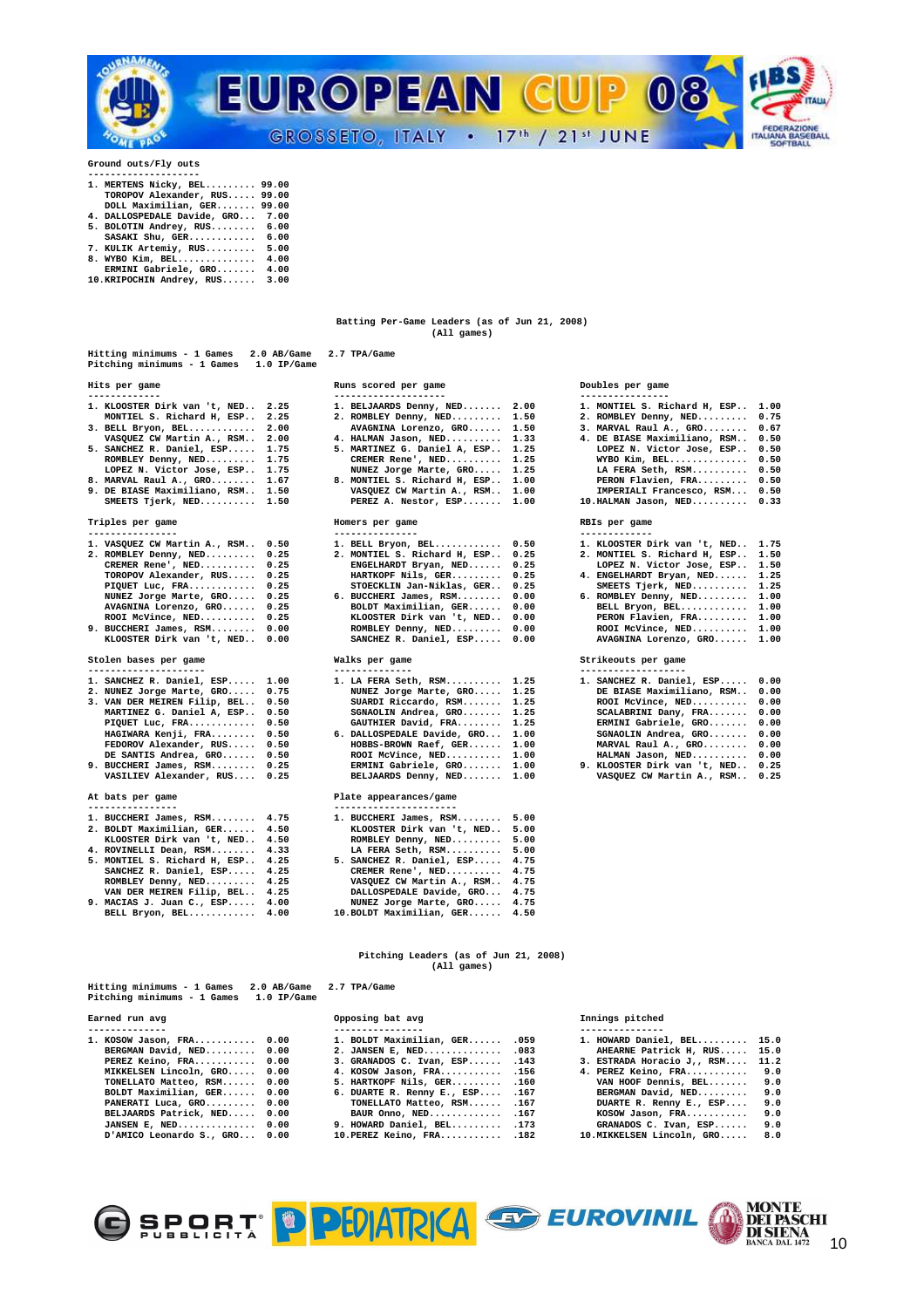|                                                         |                                | EUROPEAN C                                               |                                                    | $\frac{1}{\sigma}$                                 |                                                                   |
|---------------------------------------------------------|--------------------------------|----------------------------------------------------------|----------------------------------------------------|----------------------------------------------------|-------------------------------------------------------------------|
|                                                         |                                | GROSSETO, ITALY . 17th / 21st JUNE                       |                                                    |                                                    | <b>FEDERAZIONE</b><br><b>ITALIANA BASEBALL</b><br><b>SOFTBALL</b> |
| Batters struck out<br>------------------                |                                | Batters SO out looking<br>----------------------         |                                                    | Wins<br>$- - - -$                                  |                                                                   |
| 1. KOSOW Jason, FRA                                     | 18                             | 1. HARTKOPF Nils, GER                                    | 5                                                  | 1. 16 tied at                                      | 1                                                                 |
| 2. ESTRADA Horacio J,, RSM<br>3. AHEARNE Patrick H, RUS | 16<br>14                       | KOSOW Jason, FRA<br>ESTRADA Horacio J,, RSM              | 5<br>5                                             |                                                    |                                                                   |
| 4. HOWARD Daniel, BEL                                   | 11                             | 4. HOWARD Daniel, BEL                                    | 4                                                  |                                                    |                                                                   |
| VAN HOOF Dennis, BEL<br>MIKKELSEN Lincoln, GRO          | 11<br>11                       | 5. VAN HOOF Dennis, BEL<br>CALARCO Daniel, BEL           | 3<br>з                                             |                                                    |                                                                   |
| 7. HARTKOPF Nils, GER                                   | 10                             | PEREZ Keino, FRA                                         | 3                                                  |                                                    |                                                                   |
| 8. CALARCO Daniel, BEL<br>9. DUARTE R. Renny E., ESP    | 9<br>8                         | 8. 6 tied at                                             | $\overline{a}$                                     |                                                    |                                                                   |
| 10. PEREZ Keino, FRA                                    | 7                              |                                                          |                                                    |                                                    |                                                                   |
| Saves                                                   |                                | Appearances                                              |                                                    | Games started                                      |                                                                   |
| -----<br>1. FERRARI Anthony M., GRO                     | 1                              | -----------<br>1. LOONEY Brian J., RSM                   | 3                                                  | -------------<br>1. HOWARD Daniel, BEL             | 2                                                                 |
| LOONEY Brian J., RSM                                    | 1                              | BOLDT Maximilian, GER                                    | 3                                                  | ESTRADA Horacio $J_{I}$ , RSM                      | $\overline{a}$                                                    |
| BELL Bryon, BEL                                         | 1                              | $3. 12$ tied at                                          | 2                                                  | AHEARNE Patrick H, RUS<br>4. 26 tied at            | 2<br>1                                                            |
|                                                         |                                |                                                          |                                                    |                                                    |                                                                   |
| Games finished<br>--------------                        |                                | Games in relief<br>---------------                       |                                                    | Sac bunts allowed<br>-----------------             |                                                                   |
| 1. FERRARI Anthony M., GRO                              | 2                              | 1. BOLDT Maximilian, GER                                 | 3                                                  | 1. EIS Robin van, NED                              | $\overline{a}$                                                    |
| KRIPOCHIN Andrey, RUS<br>DOLL Maximilian, GER           | 2<br>2                         | LOONEY Brian J., RSM<br>3. MARTIGNONI Luca, RSM          | з<br>2                                             | PEREZ Keino, FRA<br>DA SILVA Tiago F., RSM         | 2<br>2                                                            |
| KAMPEN Michiel van, NED                                 | 2                              | PREZIOSI David, GRO                                      | 2                                                  | AHEARNE Patrick H, RUS                             | 2                                                                 |
| NYARI Peter, RSM                                        | 2                              | DOLL Maximilian, GER                                     | 2                                                  | GRANADOS C. Ivan, ESP                              | $\overline{a}$                                                    |
| 6. 14 tied at                                           | 1                              | FERRARI Anthony M., GRO<br>KAMPEN Michiel van, NED       | 2<br>2                                             | HOBBS-BROWN Raef, GER<br>$7.5$ tied at             | 2<br>1                                                            |
|                                                         |                                | KRIPOCHIN Andrey, RUS                                    | $\overline{\mathbf{2}}$<br>$\overline{\mathbf{2}}$ |                                                    |                                                                   |
|                                                         |                                | NYARI Peter, RSM<br>$10.23$ tied at                      | 1                                                  |                                                    |                                                                   |
| Sac flies allowed                                       |                                | Losses                                                   |                                                    | Runners picked off                                 |                                                                   |
| -----------------<br>1. BOLDT Maximilian, GER           | 2                              | ------<br>1. AHEARNE Patrick H, RUS                      | $\mathbf{2}$                                       | ------------------<br>1. VASILIEV Alexander, RUS   | 1                                                                 |
| 2. 10 tied at                                           | 1                              | 2. 14 tied at                                            | 1                                                  | MIKKELSEN Lincoln, GRO                             | 1                                                                 |
|                                                         |                                |                                                          |                                                    | ESTRADA Horacio J,, RSM<br>VAN HOOF Dennis, BEL    | 1<br>1                                                            |
|                                                         |                                |                                                          |                                                    | AHEARNE Patrick H, RUS                             | 1                                                                 |
|                                                         |                                |                                                          |                                                    | CALARCO Daniel, BEL                                | 1                                                                 |
| Wild pitches<br>------------                            |                                | Balks<br>$- - - - -$                                     |                                                    | Hit batters<br>-----------                         |                                                                   |
| 1. HARTKOPF Nils, GER                                   | 3                              | 1. PULIDO T. Santiago D, ESP                             | 2                                                  | 1. BOLDT Maximilian, GER                           | 3                                                                 |
| 2. GALKIN Dmitry, RUS<br>$3.17$ tied at                 | $\overline{a}$<br>$\mathbf{1}$ | 2. ROMERO M. Jose A., ESP<br>NYARI Peter, RSM            | $\mathbf{1}$<br>1                                  | 2. EIS Robin van, NED<br>CRESCENT Mathieu, FRA     | $\overline{a}$<br>$\overline{a}$                                  |
|                                                         |                                |                                                          |                                                    | HARTKOPF Nils, GER                                 | 2                                                                 |
|                                                         |                                |                                                          |                                                    | SOCHON Alexandre, FRA<br>6. 8 tied at              | $\overline{a}$<br>1                                               |
| Intentional BB allowed                                  |                                | Hits allowed                                             |                                                    | Runs allowed                                       |                                                                   |
| ----------------------                                  |                                | ------------                                             |                                                    | ------------                                       |                                                                   |
| 1. LOONEY Brian J., RSM<br>2. DA SILVA Tiago F., RSM    | 2<br>1                         | 1. JANSEN E, NED<br>BOLDT Maximilian, GER                | 1<br>1                                             | 1. BERGMAN David, NED<br>MIKKELSEN Lincoln, GRO    | 0<br>0                                                            |
|                                                         |                                | 3. BAUR Onno, NED                                        | 2                                                  | JANSEN E, NED                                      | 0                                                                 |
|                                                         |                                | 4. D'AMICO Leonardo S., GRO<br>COUTON Jean-Baptiste, FRA | 3<br>з                                             | KOSOW Jason, FRA<br>BELJAARDS Patrick, NED         | 0<br>0                                                            |
|                                                         |                                | 6. GRANADOS C. Ivan, ESP                                 | 4                                                  | BOLDT Maximilian, GER                              | 0                                                                 |
|                                                         |                                | HARTKOPF Nils, GER<br>TONELLATO Matteo, RSM              | 4<br>4                                             | PANERATI Luca, GRO<br>8. BAUR Onno, NED            | 0<br>1                                                            |
|                                                         |                                | PANERATI Luca, GRO                                       | 4                                                  | TONELLATO Matteo, RSM                              | 1                                                                 |
|                                                         |                                | LOONEY Brian J., RSM                                     | 4                                                  | COOPER Christopher D, GRO                          | 1                                                                 |
| Earned runs allowed<br>-------------------              |                                | Walks allowed<br>-------------                           |                                                    | Doubles allowed<br>---------------                 |                                                                   |
| 1. BERGMAN David, NED                                   | 0                              | 1. MIKKELSEN Lincoln, GRO                                | 0                                                  | 1. HARTKOPF Nils, GER                              | 0                                                                 |
| MIKKELSEN Lincoln, GRO<br>JANSEN E, NED                 | 0<br>0                         | D'AMICO Leonardo S., GRO<br>JANSEN E, NED                | $\Omega$<br>0                                      | MIKKELSEN Lincoln, GRO<br>D'AMICO Leonardo S., GRO | 0<br>0                                                            |
| KOSOW Jason, FRA                                        | 0                              | BELJAARDS Patrick, NED                                   | 0                                                  | JANSEN E, NED                                      | 0                                                                 |
| BELJAARDS Patrick, NED<br>BOLDT Maximilian, GER         | 0<br>0                         | 5. BOLDT Maximilian, GER<br>DA SILVA Tiago F., RSM       | 1                                                  | PEREZ Keino, FRA<br>GRANADOS C. Ivan, ESP          | 0<br>0                                                            |
| PANERATI Luca, GRO                                      | 0                              | BERGMAN David, NED                                       | 1<br>1                                             | KOSOW Jason, FRA                                   | 0                                                                 |
| PEREZ Keino, FRA                                        | 0<br>0                         | HOBBS-BROWN Raef, GER                                    | 1<br>1                                             | DA SILVA Tiago F., RSM                             | 0<br>0                                                            |
| D'AMICO Leonardo S., GRO<br>TONELLATO Matteo, RSM       | 0                              | TONELLATO Matteo, RSM<br>DUARTE R. Renny E., ESP         | 1                                                  | PANERATI Luca, GRO<br>TONELLATO Matteo, RSM        | 0                                                                 |
| Triples allowed                                         |                                | Home runs allowed                                        |                                                    |                                                    |                                                                   |
| ---------------<br>1. HARTKOPF Nils, GER                | 0                              | -----------------<br>1. HARTKOPF Nils, GER               | 0                                                  |                                                    |                                                                   |
| MIKKELSEN Lincoln, GRO                                  | 0                              | MIKKELSEN Lincoln, GRO                                   | 0                                                  |                                                    |                                                                   |
| D'AMICO Leonardo S., GRO<br>JANSEN E, NED               | 0<br>0                         | D'AMICO Leonardo S., GRO<br>JANSEN E, NED                | 0<br>$\Omega$                                      |                                                    |                                                                   |
| PEREZ Keino, FRA                                        | 0                              | ESTRADA Horacio $J_{I}$ , RSM                            | 0                                                  |                                                    |                                                                   |
| GRANADOS C. Ivan, ESP                                   | 0                              | ROMERO M. Jose A., ESP                                   | 0                                                  |                                                    |                                                                   |
| KOSOW Jason, FRA<br>DA SILVA Tiago F., RSM              | 0<br>0                         | KOSOW Jason, FRA<br>DA SILVA Tiago F., RSM               | 0<br>0                                             |                                                    |                                                                   |
| PANERATI Luca, GRO                                      | 0                              | PANERATI Luca, GRO                                       | 0                                                  |                                                    |                                                                   |
| TONELLATO Matteo, RSM                                   | 0                              | TONELLATO Matteo, RSM                                    | 0                                                  |                                                    |                                                                   |



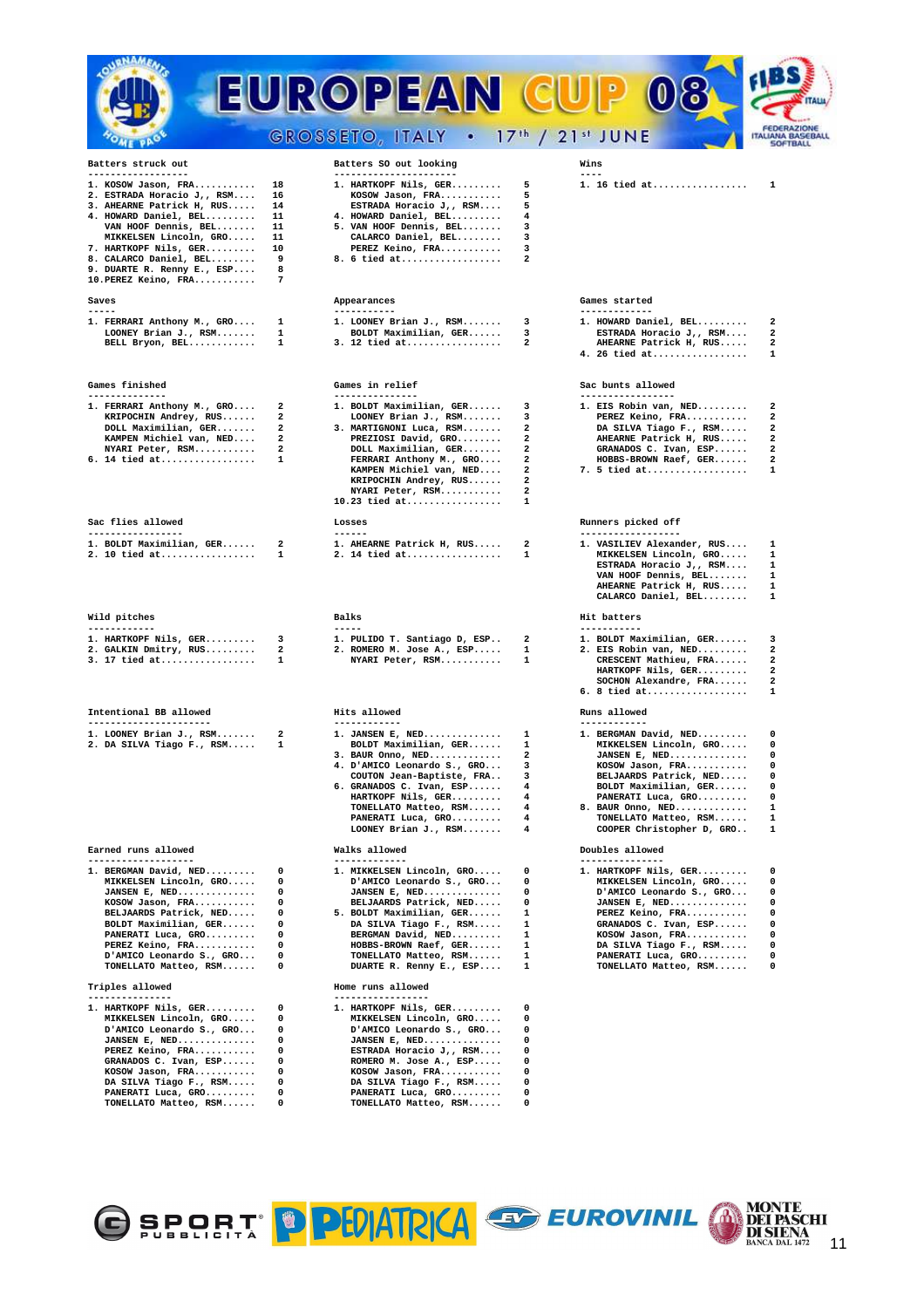

### **Pitching Analysis Leaders (as of Jun 21, 2008) (All games)**

**Hitting minimums - 1 Games 2.0 AB/Game 2.7 TPA/Game Pitching minimums - 1 Games 1.0 IP/Game** 

| $1.$ GRANADOS C. Ivan, ESP .000 | 1. BOLDT Maximilian, GER .000   |  |
|---------------------------------|---------------------------------|--|
| HARTKOPF Nils, GER .000         | 2. KOSOW Jason, FRA . 103       |  |
| BERGMAN David, NED .000         | 3. JANSEN E, NED .111           |  |
| COOPER Christopher D. GRO .000  | 4. DUARTE R. Renny E., ESP .130 |  |
| MIKKELSEN Lincoln, GRO .000     | 5. HOWARD Daniel, BEL .140      |  |
| PETROV Vladimir, RUS .000       | 6. TONELLATO Matteo, RSM .150   |  |
| COUTON Jean-Baptiste, FRA . 000 | 7. PANERATI Luca, GRO .154      |  |
| LOONEY Brian J., $RSM$ .000     | 8. AHEARNE Patrick H, RUS .157  |  |
| BAUR Onno, NED .000             | 9. PEREZ Keino, FRA .182        |  |
| D'AMICO Leonardo S., GRO .000   | HARTKOPF Nils, GER .182         |  |
|                                 |                                 |  |

| 1. PEREZ Keino, FRA       | .00 |
|---------------------------|-----|
| HOBBS-BROWN Raef, GER     | .00 |
| GRANADOS C. Ivan, ESP     | .00 |
| MIKKELSEN Lincoln, GRO    | .00 |
| CALARCO Daniel, BEL       | .00 |
| TONELLATO Matteo, RSM     | .00 |
| COUTON Jean-Baptiste, FRA | .00 |
| BOLDT Maximilian, GER     | .00 |
| BAUR Onno, NED            | .00 |
| D'AMICO Leonardo S., GRO  | .00 |
|                           |     |

| 1. AHEARNE Patrick H, RUS    | 26 | 1. BOLDT Maximili |
|------------------------------|----|-------------------|
| 2. HOWARD Daniel, BEL        | 20 | 2. PEREZ Keino, F |
| 3. GRANADOS C. Ivan, ESP     | 13 | 3. COUTON Jean-Ba |
| 4. DUARTE R. Renny E., ESP   | 12 | 4. KOSOW Jason, F |
| 5. COOPER Christopher D, GRO | 11 | 5. BELJAARDS Patr |
| $6. \text{ MOELLER.}$ GER    | 10 | 6. BAUR Onno, NED |
| TONELLATO Matteo, RSM        | 10 | 7. PETROV Vladimi |
| BERGMAN David, NED           | 10 | 8. HOBBS-BROWN Ra |
| 9. ESTRADA Horacio J,, RSM   | 9  | PANERATI Luca,    |
| MIKKELSEN Lincoln, GRO       | 9  | ROMERO M. Jose    |
| Fly outs/game                |    | Ground outs/game  |
|                              |    |                   |

| 1. COUTON Jean-Baptiste, FRA., 14.54 |  | 1. DA SILVA Tiago F., RSM 16.62    |
|--------------------------------------|--|------------------------------------|
| 2. BOLDT Maximilian, GER 14.21       |  | 2. AHEARNE Patrick H, RUS 15.60    |
| 3. PEREZ Keino, FRA 12.00            |  | 3. MOELLER, GER 14.21              |
| ROMERO M. Jose A., ESP 12.00         |  | 4. COOPER Christopher D. GRO 13.50 |
| PANERATI Luca, GRO 12.00             |  | EIS Robin van, NED 13.50           |
| 6. BAUR Onno, NED 11.25              |  | 6. GRANADOS C. Ivan, ESP 13.00     |
| 7. PETROV Vladimir, RUS 10.50        |  | 7. TONELLATO Matteo, RSM 12.86     |
| BELJAARDS Patrick, NED 10.50         |  | 8. LOONEY Brian J., RSM 12.46      |
| 9. HOBBS-BROWN Raef, GER 10.29       |  | 9. HOWARD Daniel, BEL 12.00        |
| 10.BERGMAN David, NED 10.00          |  | DUARTE R. Renny E., ESP 12.00      |

| 10.BERGMAN David, NED 10. |  |  |  |  |
|---------------------------|--|--|--|--|
|                           |  |  |  |  |

| Hitting minimums - 1 Games<br>$2.0$ AB/Game<br>2.7 TPA/Game<br>Pitching minimums - 1 Games<br>$1.0$ IP/Game |                                  |                                |  |  |  |  |  |  |
|-------------------------------------------------------------------------------------------------------------|----------------------------------|--------------------------------|--|--|--|--|--|--|
| Innings per game<br>----------------                                                                        | Strikeouts/game                  | Walks allowed/game             |  |  |  |  |  |  |
| 1. DUARTE R. Renny E., ESP 9.00                                                                             | 1. KOSOW Jason, FRA 18.00        | 1. MIKKELSEN Lincoln, GRO 0.00 |  |  |  |  |  |  |
| GRANADOS C. Ivan, ESP 9.00                                                                                  | 2. CALARCO Daniel, BEL 15.19     | BELJAARDS Patrick, NED 0.00    |  |  |  |  |  |  |
| PEREZ Keino, FRA 9.00                                                                                       | 3. JANSEN E, NED 13.50           | D'AMICO Leonardo S., GRO 0.00  |  |  |  |  |  |  |
| VAN HOOF Dennis, BEL 9.00                                                                                   | 4. HARTKOPF Nils, GER 12.86      | JANSEN E. NED $0.00$           |  |  |  |  |  |  |
| $KOSOW$ Jason, $FRA$ 9.00                                                                                   | 5. MIKKELSEN Lincoln, GRO 12.38  | 5. BERGMAN David, NED 1.00     |  |  |  |  |  |  |
| 6. MIKKELSEN Lincoln, GRO 8.00                                                                              | 6. ESTRADA Horacio J., RSM 12.34 | DUARTE R. Renny E., ESP 1.00   |  |  |  |  |  |  |
| 7. AHEARNE Patrick H, RUS 7.50                                                                              | 7. VAN HOOF Dennis, BEL 11.00    | 7. HOWARD Daniel, BEL 1.20     |  |  |  |  |  |  |
| HOWARD Daniel, BEL 7.50                                                                                     | 8. LOONEY Brian J., RSM 10.38    | 8. HOBBS-BROWN Raef, GER 1.29  |  |  |  |  |  |  |

## Doubles allowed/game

| Ι. | GRANADOS C. Ivan, ESP   | 0.00 |
|----|-------------------------|------|
|    | DUARTE R. Renny E., ESP | 0.00 |
|    | KOSOW Jason, FRA        | 0.00 |
|    | PEREZ Keino, FRA        | 0.00 |
|    | MIKKELSEN Lincoln, GRO  | 0.00 |
|    | HARTKOPF Nils, GER      | 0.00 |
|    | TONELLATO Matteo, RSM   | 0.00 |
|    | PANERATI Luca, GRO      | 0.00 |
|    | DA SILVA Tiago F., RSM  | 0.00 |
|    | JANSEN E, NED           | 0.00 |

| B/avg vs left                                                                                                                                                                                                                                                                 | B/avg vs right                                                                                                                                                                                                                                                                  | B/avg vs leadoff<br>---------------- |                                                                                                                                                                                  |
|-------------------------------------------------------------------------------------------------------------------------------------------------------------------------------------------------------------------------------------------------------------------------------|---------------------------------------------------------------------------------------------------------------------------------------------------------------------------------------------------------------------------------------------------------------------------------|--------------------------------------|----------------------------------------------------------------------------------------------------------------------------------------------------------------------------------|
| 1. GRANADOS C. Ivan, $ESP$ .000<br>HARTKOPF Nils, GER .000<br>BERGMAN David, NED .000<br>COOPER Christopher D. GRO .000<br>MIKKELSEN Lincoln, GRO .000<br>PETROV Vladimir, RUS .000<br>COUTON Jean-Baptiste, FRA .000<br>LOONEY Brian J., $RSM$ .000<br>BAUR Onno, $NED$ .000 | 1. BOLDT Maximilian, GER .000<br>2. KOSOW Jason, FRA .103<br>3. JANSEN E, NED .111<br>4. DUARTE R. Renny E., ESP .130<br>5. HOWARD Daniel, BEL .140<br>6. TONELLATO Matteo, RSM .150<br>7. PANERATI Luca, GRO 154<br>8. AHEARNE Patrick H, RUS .157<br>9. PEREZ Keino, FRA .182 |                                      | 1. D'AMICO Leonar<br>BAUR Onno, NED<br>JANSEN E, NED.<br>4. BERGMAN David,<br>DUARTE R. Renn<br>6. TONELLATO Matt<br>7. BELJAARDS Patr<br>8. BOLDT Maximili<br>9. VAN HOOF Denni |

# **B/avg w/2 outs B/avg w/runners Fly ball outs**

| --------------                                   |   | ---------------                                                                                                                                                                                                                                                                                                                                                                |                                                   |     |
|--------------------------------------------------|---|--------------------------------------------------------------------------------------------------------------------------------------------------------------------------------------------------------------------------------------------------------------------------------------------------------------------------------------------------------------------------------|---------------------------------------------------|-----|
| 1. PEREZ Keino, FRA .000                         |   | 1. JANSEN E. NED .000                                                                                                                                                                                                                                                                                                                                                          | 1. PEREZ Keino, FRA $12$                          |     |
| HOBBS-BROWN Raef, GER .000                       |   | 2. MIKKELSEN Lincoln, GRO .000                                                                                                                                                                                                                                                                                                                                                 | 2. HOWARD Daniel, BEL 11                          |     |
| GRANADOS C. Ivan, $ESP$ .000                     |   | BOLDT Maximilian, GER .000                                                                                                                                                                                                                                                                                                                                                     | 3. BERGMAN David, NED                             | 10  |
| MIKKELSEN Lincoln, GRO .000                      |   | 4. GRANADOS C. Ivan, ESP .077                                                                                                                                                                                                                                                                                                                                                  | BOLDT Maximilian, GER                             | 10  |
| CALARCO Daniel, BEL .000                         |   | 5. PEREZ Keino, FRA .083                                                                                                                                                                                                                                                                                                                                                       | 5. GRANADOS C. Ivan, ESP                          | - 9 |
| TONELLATO Matteo, RSM .000                       |   | 6. BERGMAN David, NED .091                                                                                                                                                                                                                                                                                                                                                     | 6. ROMERO M. Jose A., ESP                         | 8   |
| COUTON Jean-Baptiste, FRA .000                   |   | COOPER Christopher D. GRO .091                                                                                                                                                                                                                                                                                                                                                 | PANERATI Luca, GRO                                | - 8 |
| BOLDT Maximilian, GER .000                       |   | 8. PANERATI Luca, GRO . 111                                                                                                                                                                                                                                                                                                                                                    | HOBBS-BROWN Raef, GER                             | -8  |
| BAUR Onno, $NED$ .000                            |   | BELJAARDS Patrick, NED .111                                                                                                                                                                                                                                                                                                                                                    | 9. 5 tied at                                      | 7   |
| D'AMICO Leonardo S., GRO .000                    |   | 10.ESTRADA Horacio J., RSM .118                                                                                                                                                                                                                                                                                                                                                |                                                   |     |
| Ground ball outs                                 |   | Fly/Ground outs                                                                                                                                                                                                                                                                                                                                                                | Ground/Fly outs                                   |     |
| ----------------<br>1. AHEARNE Patrick H, RUS 26 |   | ---------------                                                                                                                                                                                                                                                                                                                                                                | ---------------<br>1. AHEARNE Patrick H, RUS 8.67 |     |
|                                                  |   | 1. BOLDT Maximilian, GER 3.33                                                                                                                                                                                                                                                                                                                                                  |                                                   |     |
| 2 UOWAPD Deniel PFL                              | ີ | $2.00027$ $Y_{\text{min}}$ $Y_{\text{min}}$ $Y_{\text{min}}$ $Y_{\text{min}}$ $Y_{\text{min}}$ $Y_{\text{min}}$ $Y_{\text{min}}$ $Y_{\text{min}}$ $Y_{\text{min}}$ $Y_{\text{min}}$ $Y_{\text{min}}$ $Y_{\text{min}}$ $Y_{\text{min}}$ $Y_{\text{min}}$ $Y_{\text{min}}$ $Y_{\text{min}}$ $Y_{\text{min}}$ $Y_{\text{min}}$ $Y_{\text{min}}$ $Y_{\text{min}}$ $Y_{\text{min}}$ | 2 LOONEY Brian J BCM 600                          |     |

| 1. AHEARNE Patrick H, RUS 26    |     | 1. BOLDT Maximilian, GER 3.33       |  | 1. AHEARNE Patrick H, RUS 8.67               |  |
|---------------------------------|-----|-------------------------------------|--|----------------------------------------------|--|
| 2. HOWARD Daniel, BEL 20        |     | 2. PEREZ Keino, FRA 2.00            |  | 2. LOONEY Brian J., RSM 6.00                 |  |
| 3. GRANADOS C. Ivan, ESP        | 13  | 3. COUTON Jean-Baptiste, FRA., 1.75 |  | 3. DA SILVA Tiago F., RSM 4.00               |  |
| 4. DUARTE R. Renny E., ESP      | 12  | 4. KOSOW Jason, FRA 1.67            |  | 4. MIKKELSEN Lincoln, GRO 3.00               |  |
| 5. COOPER Christopher D, GRO 11 |     | 5. BELJAARDS Patrick, NED 1.40      |  | EIS Robin van, NED 3.00                      |  |
| $6.$ MOELLER, GER               | 10  | 6. BAUR Onno, NED 1.25              |  | 6. DUARTE R. Renny E., ESP 2.40              |  |
| TONELLATO Matteo, RSM           | 10  | 7. PETROV Vladimir, RUS 1.17        |  | 7. COOPER Christopher D. GRO 2.20            |  |
| BERGMAN David, NED 10           |     | 8. HOBBS-BROWN Raef, GER 1.14       |  | 8. TONELLATO Matteo, RSM 2.00                |  |
| 9. ESTRADA Horacio J,, RSM      | - 9 | PANERATI Luca, GRO 1.14             |  | $MOELLER, GER, \ldots, \ldots, \ldots, 2.00$ |  |
| MIKKELSEN Lincoln, GRO 9        |     | ROMERO M. Jose A., ESP 1.14         |  | D'AMICO Leonardo S., GRO 2.00                |  |
|                                 |     |                                     |  |                                              |  |

| DA SILVA Tiago F., RSM 16.62       |  |
|------------------------------------|--|
| 2. AHEARNE Patrick H, RUS 15.60    |  |
| 3. MOELLER, GER 14.21              |  |
| 1. COOPER Christopher D, GRO 13.50 |  |
| EIS Robin van, NED 13.50           |  |
| 5. GRANADOS C. Ivan. ESP 13.00     |  |

| GRANADOS C. Ivan, ESP 13.00 |  |
|-----------------------------|--|
| TONELLATO Matteo, RSM 12.86 |  |
| LOONEY Brian J., RSM 12.46  |  |

# **Pitching Per-Game leaders (as of Jun 21, 2008) (All games)**

# 2.7 TPA/Game

## **Innings per game Strikeouts/game Walks allowed/game**

| 1. DUARTE R. Renny E., ESP $9.00$ | 1. KOSOW Jason, FRA 18.00        | 1. MIKKELSEN Lincoln, GRO 0.00 |  |
|-----------------------------------|----------------------------------|--------------------------------|--|
| GRANADOS C. Ivan, ESP 9.00        | 2. CALARCO Daniel, BEL 15.19     | BELJAARDS Patrick, NED 0.00    |  |
| PEREZ Keino, FRA 9.00             | 3. JANSEN E, NED 13.50           | D'AMICO Leonardo S., GRO 0.00  |  |
| VAN HOOF Dennis, BEL 9.00         | 4. HARTKOPF Nils, GER 12.86      | JANSEN E. NED $0.00$           |  |
| $KOSOW$ Jason, $FRA$ 9.00         | 5. MIKKELSEN Lincoln, GRO 12.38  | 5. BERGMAN David, NED 1.00     |  |
| 6. MIKKELSEN Lincoln, GRO 8.00    | 6. ESTRADA Horacio J., RSM 12.34 | DUARTE R. Renny E., ESP 1.00   |  |
| 7. AHEARNE Patrick H, RUS 7.50    | 7. VAN HOOF Dennis, BEL 11.00    | 7. HOWARD Daniel, BEL 1.20     |  |
| HOWARD Daniel, BEL 7.50           | 8. LOONEY Brian J., RSM 10.38    | 8. HOBBS-BROWN Raef, GER 1.29  |  |
| 9. COOPER Christopher D. GRO 7.33 | 9. BELJAARDS Patrick, NED 9.00   | TONELLATO Matteo, RSM 1.29     |  |
| $10.$ HARTKOPF Nils, GER $7.00$   | D'AMICO Leonardo S., GRO 9.00    | 10. BOLDT Maximilian, GER 1.42 |  |
|                                   |                                  |                                |  |

|                      | Triples allowed/game                                                                                                                                                                                                                                                                              |  | Homers allowed/game                                                                                                                                                                                                                                                                          |                                                                                                                                                                                                                                                                                                           |
|----------------------|---------------------------------------------------------------------------------------------------------------------------------------------------------------------------------------------------------------------------------------------------------------------------------------------------|--|----------------------------------------------------------------------------------------------------------------------------------------------------------------------------------------------------------------------------------------------------------------------------------------------|-----------------------------------------------------------------------------------------------------------------------------------------------------------------------------------------------------------------------------------------------------------------------------------------------------------|
|                      |                                                                                                                                                                                                                                                                                                   |  |                                                                                                                                                                                                                                                                                              |                                                                                                                                                                                                                                                                                                           |
|                      |                                                                                                                                                                                                                                                                                                   |  |                                                                                                                                                                                                                                                                                              |                                                                                                                                                                                                                                                                                                           |
|                      |                                                                                                                                                                                                                                                                                                   |  |                                                                                                                                                                                                                                                                                              |                                                                                                                                                                                                                                                                                                           |
|                      |                                                                                                                                                                                                                                                                                                   |  |                                                                                                                                                                                                                                                                                              |                                                                                                                                                                                                                                                                                                           |
|                      |                                                                                                                                                                                                                                                                                                   |  |                                                                                                                                                                                                                                                                                              |                                                                                                                                                                                                                                                                                                           |
|                      |                                                                                                                                                                                                                                                                                                   |  |                                                                                                                                                                                                                                                                                              |                                                                                                                                                                                                                                                                                                           |
|                      |                                                                                                                                                                                                                                                                                                   |  |                                                                                                                                                                                                                                                                                              |                                                                                                                                                                                                                                                                                                           |
|                      |                                                                                                                                                                                                                                                                                                   |  |                                                                                                                                                                                                                                                                                              |                                                                                                                                                                                                                                                                                                           |
|                      |                                                                                                                                                                                                                                                                                                   |  |                                                                                                                                                                                                                                                                                              |                                                                                                                                                                                                                                                                                                           |
|                      |                                                                                                                                                                                                                                                                                                   |  |                                                                                                                                                                                                                                                                                              |                                                                                                                                                                                                                                                                                                           |
|                      |                                                                                                                                                                                                                                                                                                   |  |                                                                                                                                                                                                                                                                                              |                                                                                                                                                                                                                                                                                                           |
| Doubles allowed/game | $1.$ GRANADOS C. Ivan, ESP $0.00$<br>DUARTE R. Renny E., ESP 0.00<br>$KOSOW$ Jason, $FRA$ 0.00<br>PEREZ Keino, FRA 0.00<br>MIKKELSEN Lincoln, GRO 0.00<br>HARTKOPF Nils, GER 0.00<br>TONELLATO Matteo, RSM 0.00<br>PANERATI Luca, GRO 0.00<br>DA SILVA Tiago F., RSM 0.00<br>JANSEN E, NED $0.00$ |  | 1. HOWARD Daniel, BEL 0.00<br>GRANADOS C. Ivan, ESP 0.00<br>PEREZ Keino, FRA 0.00<br>BERGMAN David, NED 0.00<br>VAN HOOF Dennis, BEL 0.00<br>KOSOW Jason, FRA 0.00<br>MIKKELSEN Lincoln, GRO 0.00<br>COOPER Christopher D. GRO 0.00<br>HOBBS-BROWN Raef, GER 0.00<br>HARTKOPF Nils, GER 0.00 | 1. HOWARD Daniel, BEL 0.00<br>ESTRADA Horacio J., RSM 0.00<br>VAN HOOF Dennis, BEL 0.00<br>$KOSOW$ Jason, $FRA$ 0.00<br>DUARTE R. Renny E., ESP 0.00<br>BERGMAN David, NED 0.00<br>MIKKELSEN Lincoln, GRO 0.00<br>COOPER Christopher D. GRO 0.00<br>HARTKOPF Nils, GER 0.00<br>TONELLATO Matteo, RSM 0.00 |

| $1.$ GRANADOS C. Ivan, ESP $.000$ | 1. BOLDT Maximilian, GER .000   | 1. D'AMICO Leonardo S., GRO .000 |  |
|-----------------------------------|---------------------------------|----------------------------------|--|
| HARTKOPF Nils, GER .000           | 2. KOSOW Jason, FRA .103        | BAUR Onno, $NED$ .000            |  |
| BERGMAN David, NED .000           | 3. JANSEN E, NED 111            | JANSEN E. NED $.000$             |  |
| COOPER Christopher D, GRO .000    | 4. DUARTE R. Renny E., ESP .130 | 4. BERGMAN David, NED .111       |  |
| MIKKELSEN Lincoln, GRO .000       | 5. HOWARD Daniel, BEL .140      | DUARTE R. Renny E., ESP .111     |  |
| PETROV Vladimir, RUS .000         | 6. TONELLATO Matteo, RSM .150   | 6. TONELLATO Matteo, RSM . 143   |  |
| COUTON Jean-Baptiste, FRA .000    | 7. PANERATI Luca, GRO .154      | 7. BELJAARDS Patrick, NED .167   |  |
| LOONEY Brian J., RSM .000         | 8. AHEARNE Patrick H, RUS .157  | 8. BOLDT Maximilian, GER .200    |  |
| BAUR Onno, $NED$ .000             | 9. PEREZ Keino, FRA .182        | 9. VAN HOOF Dennis, BEL $.222$   |  |
| D'AMICO Leonardo S., GRO .000     | HARTKOPF Nils, GER 182          | $KOSOW$ Jason, $FRA$ .222        |  |
|                                   |                                 |                                  |  |

| -------------- |  |  |  |  |  |  |
|----------------|--|--|--|--|--|--|
|                |  |  |  |  |  |  |

| . PEREZ REINO, FRA   | $\pm$ |
|----------------------|-------|
| . HOWARD Daniel, BEL | 11    |
| . BERGMAN David, NED | 10    |

| BOLDT Maximilian, GER    | 10 |
|--------------------------|----|
| . GRANADOS C. Ivan, ESP  | ۹  |
| . ROMERO M. Jose A., ESP | 8  |
| PANERATI Luca, GRO       | 8  |

| 1. AHEARNE Patrick H, RUS    | 8.67 |  |
|------------------------------|------|--|
| 2. LOONEY Brian J., RSM      | 6.00 |  |
| 3. DA SILVA Tiago F., RSM    | 4.00 |  |
| 4. MIKKELSEN Lincoln, GRO    | 3.00 |  |
| EIS Robin van, NED           | 3.00 |  |
| 6. DUARTE R. Renny E., ESP   | 2.40 |  |
| 7. COOPER Christopher D. GRO | 2.20 |  |
| 8. TONELLATO Matteo, RSM     | 2.00 |  |
| $MOELLER$ , $GER$            | 2.00 |  |
| D'AMICO Leonardo S., GRO     | 2.00 |  |

### **---------------- --------------- ------------------**

| 1. MIKKELSEN Lincoln, GRO | 0.00 |
|---------------------------|------|
| BELJAARDS Patrick, NED    | 0.00 |
| D'AMICO Leonardo S., GRO  | 0.00 |
| JANSEN E. NED             | 0.00 |
| 5. BERGMAN David, NED     | 1.00 |
| DUARTE R. Renny E., ESP   | 1.00 |
| 7. HOWARD Daniel, BEL     | 1.20 |
| 8. HOBBS-BROWN Raef, GER  | 1.29 |
| TONELLATO Matteo, RSM     | 1.29 |
| 10.BOLDT Maximilian, GER  | 1.42 |
|                           |      |
|                           |      |

| Ι. | HOWARD Daniel, BEL        | 0.00 |
|----|---------------------------|------|
|    | ESTRADA Horacio J., RSM   | 0.00 |
|    | VAN HOOF Dennis, BEL      | 0.00 |
|    | KOSOW Jason, FRA          | 0.00 |
|    | DUARTE R. Renny E., ESP   | 0.00 |
|    | BERGMAN David, NED        | 0.00 |
|    | MIKKELSEN Lincoln, GRO    | 0.00 |
|    | COOPER Christopher D. GRO | 0.00 |
|    | HARTKOPF Nils, GER        | 0.00 |
|    | TONELLATO Matteo, RSM     | 0.00 |
|    |                           |      |

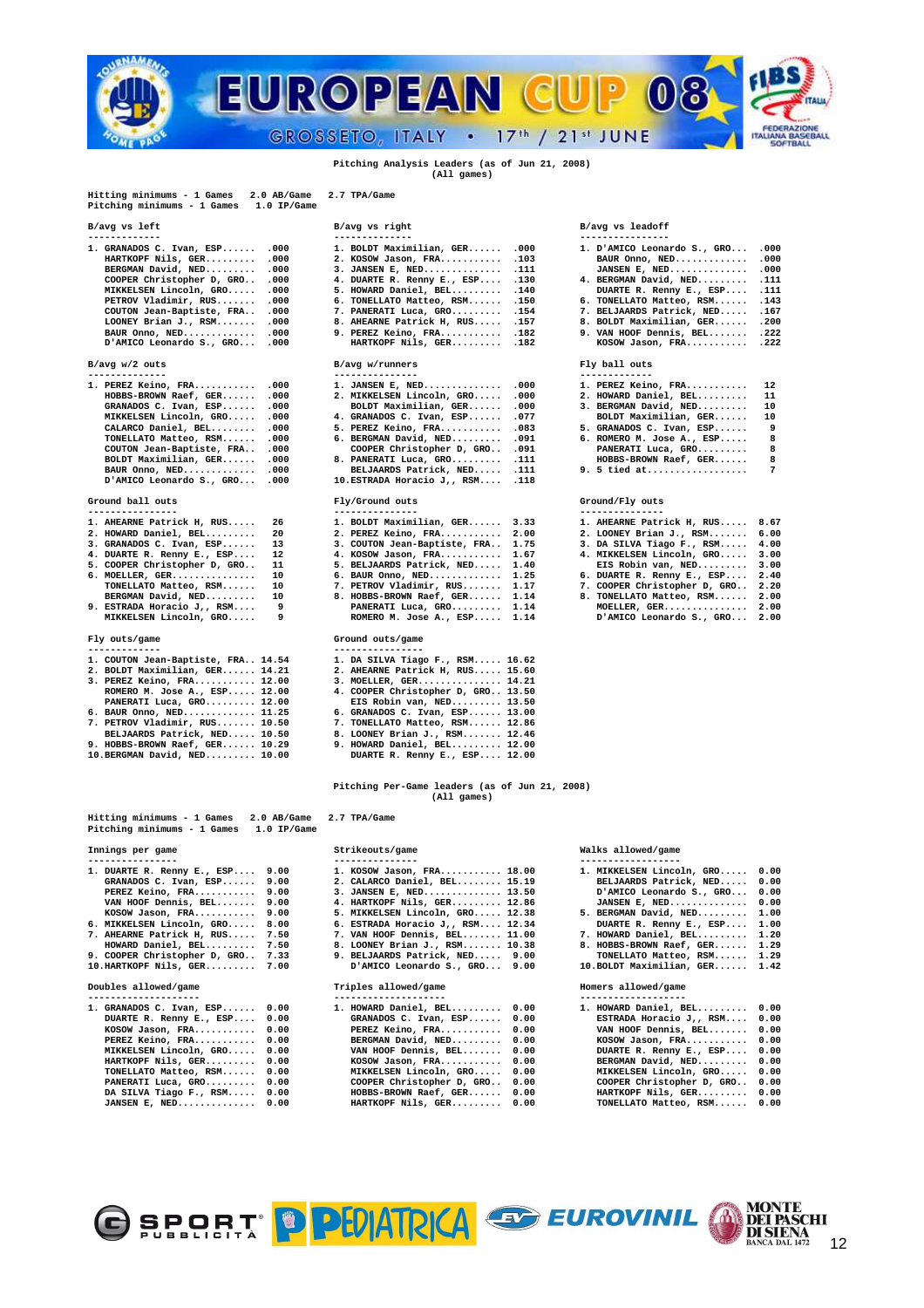

| 1. EIS Robin van, NED 56.25          |  |
|--------------------------------------|--|
| 2. COUTON Jean-Baptiste, FRA., 47.77 |  |
| 3. DA SILVA Tiago F., RSM 45.69      |  |
| 4. HOBBS-BROWN Raef, GER 45.00       |  |
| HARTKOPF Nils, GER 45.00             |  |
| DONETSKIY Artur, RUS 45.00           |  |
| 7. MOELLER, GER 44.05                |  |
| 8. ROMERO M. Jose A., ESP 43.50      |  |
| 9 CALARCO Daniel REL. 42.19          |  |

## Earned runs/game

| Earned runs/game                               |              |
|------------------------------------------------|--------------|
| 1. KOSOW Jason, FRA<br>BERGMAN David, NED      | 0.00<br>0.00 |
| PEREZ Keino, FRA<br>MIKKELSEN Lincoln, GRO     | 0.00<br>0.00 |
| TONELLATO Matteo, RSM<br>BOLDT Maximilian, GER | 0.00<br>0.00 |
| BELJAARDS Patrick, NED<br>PANERATI Luca, GRO   | 0.00<br>0.00 |
| JANSEN E, NED<br>D'AMICO Leonardo S., GRO      | 0.00<br>0.00 |

| 1. EIS Robin van, NED 56.25          | 1. BOLDT Maximilian, GER 1.42     | 1. KOSOW Jason, FRA 0.00           |  |
|--------------------------------------|-----------------------------------|------------------------------------|--|
| 2. COUTON Jean-Baptiste, FRA., 47.77 | 2. JANSEN E. NED 2.25             | BERGMAN David, NED 0.00            |  |
| 3. DA SILVA Tiago F., RSM 45.69      | $3.$ GRANADOS C. Ivan, ESP $4.00$ | MIKKELSEN Lincoln, GRO 0.00        |  |
| 4. HOBBS-BROWN Raef, GER 45.00       | 4. BAUR Onno, NED 4.50            | BOLDT Maximilian, GER 0.00         |  |
| HARTKOPF Nils, GER 45.00             | 5. DUARTE R. Renny E., ESP 5.00   | BELJAARDS Patrick, NED 0.00        |  |
| DONETSKIY Artur, RUS 45.00           | KOSOW Jason, FRA 5.00             | PANERATI Luca, GRO 0.00            |  |
| 7. MOELLER, GER 44.05                | 7. TONELLATO Matteo, RSM 5.14     | JANSEN E. NED $0.00$               |  |
| 8. ROMERO M. Jose A., ESP 43.50      | HARTKOPF Nils, GER 5.14           | 8. GRANADOS C. Ivan, ESP 1.00      |  |
| 9. CALARCO Daniel, BEL 42.19         | 9. HOWARD Daniel, BEL 5.40        | 9. HOWARD Daniel, BEL 1.20         |  |
| 10.PETROV Vladimir, RUS 40.50        | 10. MIKKELSEN Lincoln, GRO 5.62   | 10. COOPER Christopher D, GRO 1.23 |  |

|        | 1. KOSOW Jason, FRA               | 0.00 |
|--------|-----------------------------------|------|
|        | BERGMAN David, NED                | 0.00 |
|        | MIKKELSEN Lincoln, GRO            | 0.00 |
|        | BOLDT Maximilian, GER             | 0.00 |
|        | BELJAARDS Patrick, NED            | 0.00 |
|        | PANERATI Luca, GRO                | 0.00 |
|        | JANSEN E, NED                     | 0.00 |
|        | 8. GRANADOS C. Ivan, ESP          | 1.00 |
| $\sim$ | $m = m + m$ $m = 1, 1, 2, \ldots$ |      |

### **Fielding Leaders (as of Jun 21, 2008) (All games)**

| Hitting minimums - 1 Games                   |                              |    |                              |              |
|----------------------------------------------|------------------------------|----|------------------------------|--------------|
| Pitching minimums - 1 Games<br>$1.0$ IP/Game |                              |    |                              |              |
| Fielding pct                                 | Chances                      |    | Putouts                      |              |
|                                              | -------                      |    |                              |              |
| 1. KNOLLENBURG Kevin, BEL 1.000              | 1. FEDOROV Alexander, RUS    | 56 | 1. FEDOROV Alexander, RUS    | 55.          |
| MONTIEL S. Richard H. ESP 1.000              | 2. KNOLLENBURG Kevin, BEL    | 42 | 2. KNOLLENBURG Kevin, BEL    | 42           |
| GAUTHIER David, FRA 1.000                    | 3. DE BIASE Maximiliano, RSM | 39 | 3. MONTIEL S. Richard H, ESP | 33           |
| ERMINI Gabriele, GRO 1.000                   | 4. GAUTHIER David, FRA       | 35 | 4. DE BIASE Maximiliano, RSM | 32           |
| ROEVENS Kevin, BEL 1.000                     | MONTIEL S. Richard H. ESP    | 35 | 5. GAUTHIER David, FRA       | 31           |
| ENGELHARDT Bryan, NED 1.000                  | 6. KIPPHAN Martin, GER       | 32 | 6. ALBANESE Simone, RSM      | 30           |
| SMEETS Tjerk, NED 1.000                      | 7. ALBANESE Simone, RSM      | 31 | 7. KIPPHAN Martin, GER       | 28           |
| KOOLEN Roel, $NED$ 1.000                     | 8. SASAKI Shu, GER           | 28 | 8. 4 tied at                 | 24           |
| PEREZ A. Nestor, ESP 1.000                   | ERMINI Gabriele, GRO         | 28 |                              |              |
| IMPERIALI Francesco, RSM 1.000               | 10.2 tied at                 | 27 |                              |              |
| Assists                                      | Fielding double plays        |    | Passed balls                 |              |
| ------<br>17                                 |                              |    | ------------                 |              |
| 1. KULIK Artemiy, RUS                        | 1. PEREZ A. Nestor, ESP      | 4  | 1. BISCHERI Luca, GRO        | 1            |
| 2. LA FERA Seth, RSM<br>16                   | FEDOROV Alexander, RUS       | 4  | SASAKI Shu, GER              | $\mathbf{1}$ |
| 3. VAN DER MEIREN Filip, BEL<br>14           | 3. MONTIEL S. Richard H, ESP | 3  | ALBANESE Simone, RSM         | $\mathbf{1}$ |
| 4. PEREZ A. Nestor, ESP<br>13                | RAMOS G. Jairo, GRO          | 3  | GAUTHIER David, FRA          |              |
| 13<br>BELL Bryon, BEL                        | KNOLLENBURG Kevin, BEL       |    |                              |              |
| $6.$ PLATONOV Valeriy, RUS<br>12             | $SANCHERZ$ R. Daniel, $RSP$  |    |                              |              |

| 6. PLATONOV VALETIV, RUS | $\pm Z$ |
|--------------------------|---------|
| MARVAL Raul A., GRO      | 12      |
| 8. HARTKOPF Nils, GER    | 11      |
| BOLOTIN Andrey, RUS      | 11      |
| DALLOSPEDALE Davide, GRO | 11      |

| ---------------          |  |
|--------------------------|--|
| 1. ALBANESE Simone, RSM  |  |
| NAVARRO V. Dewis F., ESP |  |

### **Caught stealing by Errors**

| 1. HOWARD Daniel, BEL | $\overline{a}$          | 1. STOE     |
|-----------------------|-------------------------|-------------|
| SASAKI Shu, GER       | $\mathbf{2}$            | <b>KULI</b> |
| GAUTHIER David, FRA   | $\mathbf{2}$            | 3. PIOU     |
| HEEMSKERK Wouter, NED | $\overline{\mathbf{2}}$ | VAN         |
|                       |                         | $ -$        |

### **1. HOWARD Daniel, BEL......... 2 1. STOECKLIN Jan-Niklas, GER.. 4 SASAKI Shu, GER............ 2 KULIK Artemiy, RUS......... 4 GAUTHIER David, FRA........ 2 3. PIQUET Luc, FRA............ 3 HEEMSKERK WOUter, NED...... 2** VAN DER MEIREN Filip, BEL.. 3<br>5. 11 tied at................. 1 5. 10 tied at.................. 2

| Fielding pct                                                                                                                                                                                                                                                                                                           | Chances                                                                                                                                                                                                                                                                       |                                                          | Putouts                                                                                                                                                                                                |
|------------------------------------------------------------------------------------------------------------------------------------------------------------------------------------------------------------------------------------------------------------------------------------------------------------------------|-------------------------------------------------------------------------------------------------------------------------------------------------------------------------------------------------------------------------------------------------------------------------------|----------------------------------------------------------|--------------------------------------------------------------------------------------------------------------------------------------------------------------------------------------------------------|
| 1. KNOLLENBURG Kevin, BEL 1.000<br>MONTIEL S. Richard H, ESP 1.000<br>GAUTHIER David, FRA 1.000<br>ERMINI Gabriele, GRO 1.000<br>ROEVENS Kevin, BEL 1.000<br>ENGELHARDT Bryan, NED 1.000<br>SMEETS Tjerk, NED 1.000<br>KOOLEN Roel, NED 1.000<br>PEREZ A. Nestor, ESP 1.000<br>IMPERIALI Francesco, RSM 1.000          | -------<br>1. FEDOROV Alexander, RUS<br>2. KNOLLENBURG Kevin, BEL<br>3. DE BIASE Maximiliano, RSM<br>4. GAUTHIER David, FRA<br>MONTIEL S. Richard H, ESP<br>6. KIPPHAN Martin, GER<br>7. ALBANESE Simone, RSM<br>8. SASAKI Shu, GER<br>ERMINI Gabriele, GRO<br>$10.2$ tied at | 56<br>42<br>39<br>35<br>35<br>32<br>31<br>28<br>28<br>27 | -------<br>1. FEDOROV Alexander,<br>2. KNOLLENBURG Kevin,<br>3. MONTIEL S. Richard<br>4. DE BIASE Maximilia<br>5. GAUTHIER David, FR<br>6. ALBANESE Simone, R<br>7. KIPPHAN Martin, GE<br>8. 4 tied at |
| Assists                                                                                                                                                                                                                                                                                                                | Fielding double plays                                                                                                                                                                                                                                                         |                                                          | Passed balls                                                                                                                                                                                           |
| 1. KULIK Artemiy, RUS<br>17<br>16<br>2. LA FERA Seth, RSM<br>3. VAN DER MEIREN Filip, BEL<br>14<br>13<br>4. PEREZ A. Nestor, ESP<br>13<br>BELL Bryon, BEL<br>12<br>6. PLATONOV Valeriy, RUS<br>12<br>MARVAL Raul A., GRO<br>8. HARTKOPF Nils, GER<br>11<br>BOLOTIN Andrey, RUS<br>11<br>DALLOSPEDALE Davide, GRO<br>11 | 1. PEREZ A. Nestor, ESP<br>FEDOROV Alexander, RUS<br>3. MONTIEL S. Richard H, ESP<br>RAMOS G. Jairo, GRO<br>KNOLLENBURG Kevin, BEL<br>SANCHEZ R. Daniel, ESP<br>BELL Bryon, BEL<br>DALLOSPEDALE Davide, GRO<br>MARVAL Raul A., GRO<br>VAN DER MEIREN Filip, BEL               | 4<br>4<br>3<br>3<br>з<br>3<br>3<br>з<br>3<br>3           | 1. BISCHERI Luca, GRO<br>SASAKI Shu, GER<br>ALBANESE Simone, R<br>GAUTHIER David, FR                                                                                                                   |
| Catchers interference                                                                                                                                                                                                                                                                                                  | Steal attempts against                                                                                                                                                                                                                                                        |                                                          | Stolen bases against                                                                                                                                                                                   |
| 1. ALBANESE Simone, RSM<br>1<br>NAVARRO V. Dewis F., ESP<br>1                                                                                                                                                                                                                                                          | 1. SASAKI Shu, GER<br>2. GAUTHIER David, FRA<br>3. COUTON Jean-Baptiste, FRA<br>HEEMSKERK Wouter, NED<br>5. MOELLER, GER<br>HERSSENS David, BEL<br>VASILIEV Alexander, RUS<br>STOECKLIN Jan-Niklas, GER<br>9. 4 tied at                                                       | 14<br>7<br>5<br>5<br>4<br>4<br>4<br>4<br>з               | 1. SASAKI Shu, GER<br>2. GAUTHIER David, FR<br>3. VASILIEV Alexander<br>COUTON Jean-Baptis<br>MOELLER, GER<br>6. HEEMSKERK Wouter,<br>BOLDT Maximilian,<br>STOECKLIN Jan-Nikl<br>HERSSENS David, BE    |

| 1. STOECKLIN Jan-Niklas, GER |  |
|------------------------------|--|
| KULIK Artemiy, RUS           |  |
| 3. PIQUET Luc, FRA           |  |
| VAN DER MEIREN Filip, BEL    |  |

| 1. FEDOROV Alexander, RUS    | 55 |
|------------------------------|----|
| 2. KNOLLENBURG Kevin, BEL    | 42 |
| 3. MONTIEL S. Richard H. ESP | 33 |
| 4. DE BIASE Maximiliano, RSM | 32 |
| 5. GAUTHIER David, FRA       | 31 |
| 6. ALBANESE Simone, RSM      | 30 |
| 7. KIPPHAN Martin, GER       | 28 |
| 8. 4 tied at                 | 24 |
|                              |    |

| 1. BISCHERI Luca, GRO | 1 |
|-----------------------|---|
| SASAKI Shu, GER       | 1 |
| ALBANESE Simone, RSM  | 1 |
| GAUTHIER David, FRA   | 1 |
|                       |   |

| 1. ALBANESE Simone, RSM 1  | 1. SASAKI Shu, GER 14                                             | 1. SASAKI Shu, GER 12        |                         |
|----------------------------|-------------------------------------------------------------------|------------------------------|-------------------------|
| NAVARRO V. Dewis F., ESP 1 | 2. GAUTHIER David, FRA 7                                          | 2. GAUTHIER David, FRA 5     |                         |
|                            | 3. COUTON Jean-Baptiste, FRA 5                                    | 3. VASILIEV Alexander, RUS 4 |                         |
|                            | HEEMSKERK Wouter, NED 5                                           | COUTON Jean-Baptiste, FRA 4  |                         |
|                            | $5. \text{ MOELLER}, \text{ GER} \dots \dots \dots \dots \dots$ 4 | MOELLER, GER 4               |                         |
|                            | HERSSENS David, BEL 4                                             | 6. HEEMSKERK Wouter, NED     | $\overline{\mathbf{3}}$ |
|                            | VASILIEV Alexander, RUS 4                                         | BOLDT Maximilian, GER 3      |                         |
|                            | STOECKLIN Jan-Niklas, GER 4                                       | STOECKLIN Jan-Niklas, GER 3  |                         |
|                            | 9. 4 tied at                                                      | HERSSENS David, BEL          | $\overline{\mathbf{3}}$ |
|                            |                                                                   | $10.5$ tied at               | $\overline{\mathbf{2}}$ |
|                            |                                                                   |                              |                         |